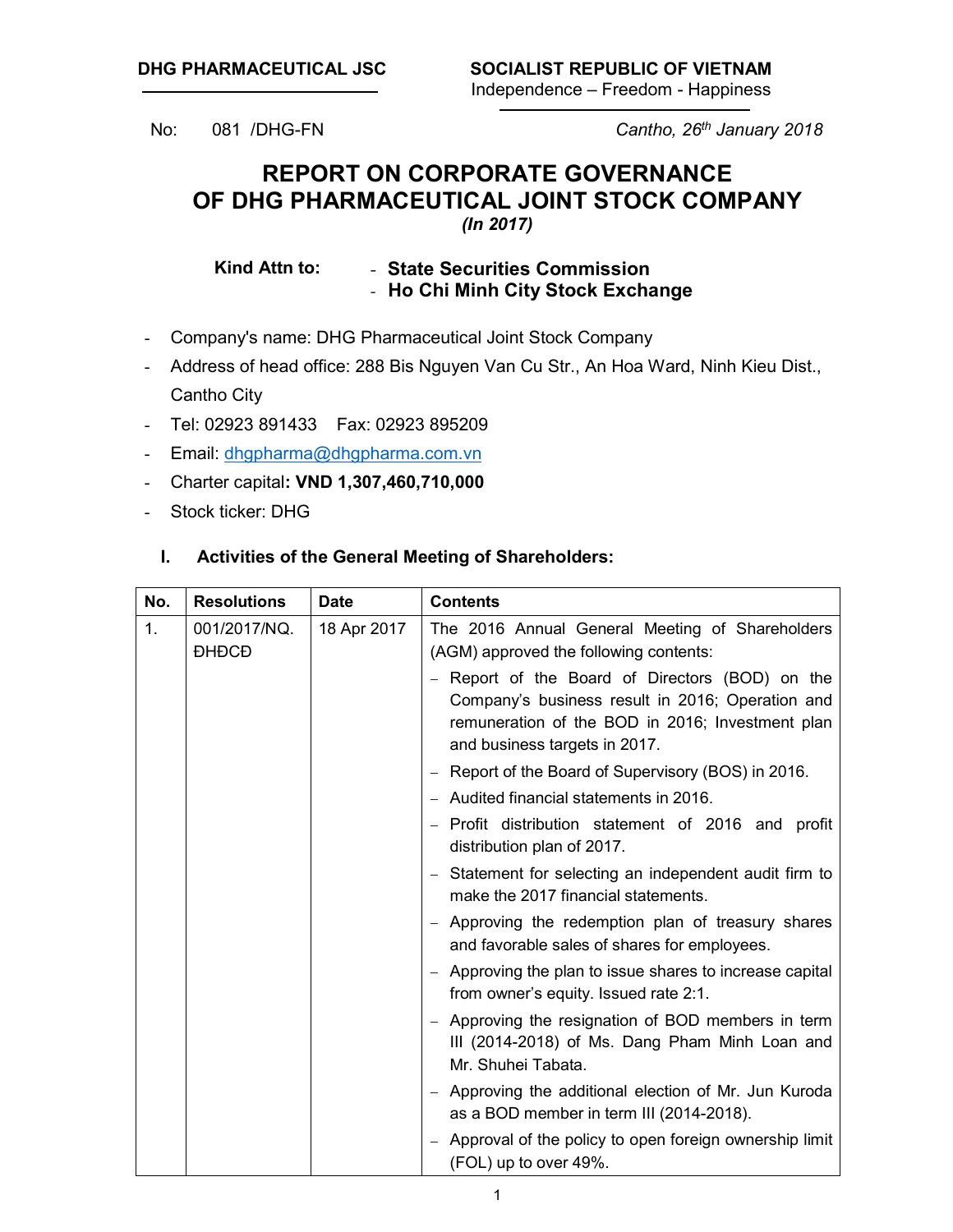| 2. | 002/2017/NQ.<br><b>DHDCD</b> | 28 Jul 2017 | The Extraordinary General Meeting by solicitation of<br>written consent for the 1 <sup>st</sup> time in 2017 approved the<br>following contents:                                                                                                                                                       |
|----|------------------------------|-------------|--------------------------------------------------------------------------------------------------------------------------------------------------------------------------------------------------------------------------------------------------------------------------------------------------------|
|    |                              |             | - Opening the FOL up to 100%.                                                                                                                                                                                                                                                                          |
|    |                              |             | - Approving the adjustment of business lines from<br>01 Jan 2018.                                                                                                                                                                                                                                      |
|    |                              |             | - Approving the amendment and supplement of the<br>Charter.                                                                                                                                                                                                                                            |
| 3. | 003/2017/NQ.<br><b>DHDCD</b> | 25 Oct 2017 | The Extraordinary General Meeting by solicitation of<br>written consent for the 2 <sup>nd</sup> time in 2017 approved the<br>following contents:                                                                                                                                                       |
|    |                              |             | - Approving the dismissal of Mr. Hoang Nguyen Hoc<br>and Mr. Le Dinh Buu Tri as BOD members.                                                                                                                                                                                                           |
|    |                              |             | - Approval of the title of Ms. Dang Thi Thu Ha and<br>additional election of Mr. Nguyen Chi Thanh as BOD<br>members in Term III (2014 $-$ 2018).                                                                                                                                                       |
|    |                              |             | - Approving the BOD's report on the dismissal of<br>Mdm. Pham Thi Viet Nga as General Director and<br>Legal Representative from 01 Sept 2017, and the<br>appointment of Mr. Doan Dinh Duy Khuong as Acting<br>General Director and Legal Representative within<br>6 months starting from 01 Sept 2017. |

# **II. The Board of Directors (In 2017):**

# **1. Information about members of the Board of Directors**

| No.            | <b>BOD</b> members     | <b>Positions</b>      | <b>Starting</b> | <b>Meeting</b> | Rate  | <b>Reason for</b>   |
|----------------|------------------------|-----------------------|-----------------|----------------|-------|---------------------|
|                |                        |                       | date to be a    | Atten-         |       | absence             |
|                |                        |                       | <b>BOD</b>      | dance          |       |                     |
|                |                        |                       | member          |                |       |                     |
| 1.             | Mr. Hoang Nguyen Hoc   | Chairman              | 28 Apr 2014     | 15/18          | 83.3% | <b>Dismissal</b>    |
|                |                        |                       |                 |                |       | from 25 Oct<br>2017 |
| 2.             | Mr. Nguyen Chi Thanh   | Chairman              | 26 Oct 2017     | 03/18          | 16.7% | Additional          |
|                |                        |                       |                 |                |       | appointment         |
|                |                        |                       |                 |                |       | from 26 Oct<br>2017 |
| 3.             | Mr. Le Dinh Buu Tri    | Vice Chairman         | 25 Apr 2009     | 15/18          | 83.3% | Dismissal           |
|                |                        |                       |                 |                |       | from 25 Oct         |
|                |                        |                       |                 |                |       | 2017                |
| 4.             | Mdm. Pham Thi Viet Nga | Member                | 08 Sept 2004    | 18/18          | 100%  |                     |
| 5.             | Mr. Doan Dinh Duy      | Member                | 29 Apr 2010     | 18/18          | 100%  |                     |
|                | Khuong                 | <b>Acting General</b> |                 |                |       |                     |
|                |                        | <b>Director</b>       |                 |                |       |                     |
| 6.             | Mr. Tran Chi Liem      | Independent<br>member | 28 Apr 2014     | 18/18          | 100%  |                     |
| 7 <sub>1</sub> | Mr. Shuhei Tabata      | Independent           | 28 Apr 2014     | 02/18          | 11.1% | Resignation         |
|                |                        | member                |                 |                |       | from 24             |
|                |                        |                       |                 |                |       | Mar 2017            |
| 8.             | Mr. Jun Kuroda         | Member                | 15 Aug 2016     | 18/18          | 100%  |                     |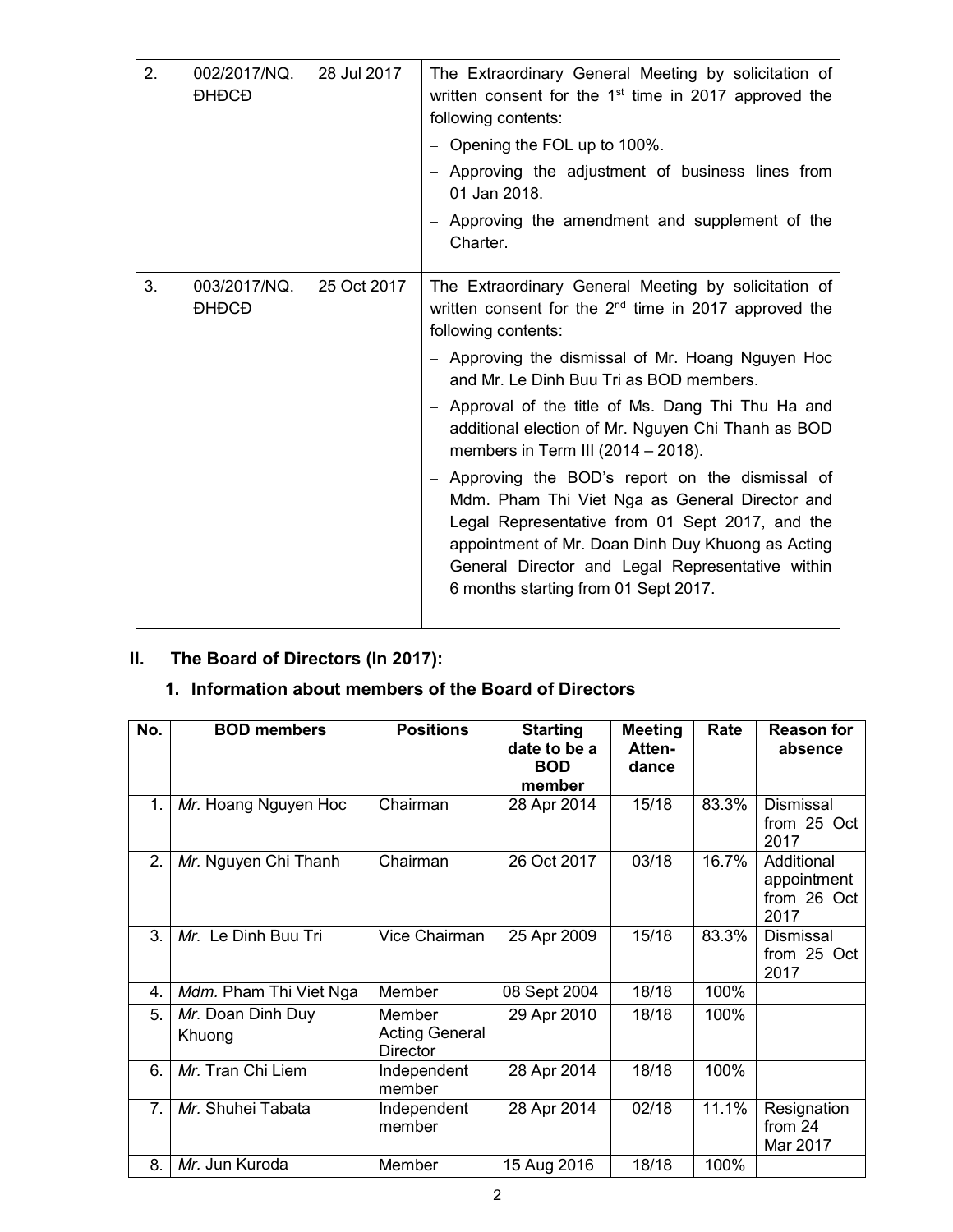| No. | <b>BOD members</b>  | <b>Positions</b> | <b>Starting</b><br>date to be a<br><b>BOD</b><br>member | <b>Meeting</b><br>Atten-<br>dance | Rate  | <b>Reason for</b><br>absence                     |
|-----|---------------------|------------------|---------------------------------------------------------|-----------------------------------|-------|--------------------------------------------------|
| 9.  | Ms. Dang Thi Thu Ha | Member           | 28 Jul 2017                                             | 06/18                             | 33.3% | Additional<br>appointment<br>from 28 Jul<br>2017 |

#### **2. Supervising activities of the Board of Directors over the Board of Management (BOM)**

Supervising and support activities of the BOD over the BOM include:

- Supervising the implementation of Resolutions of the General Meeting of Shareholders, Minutes and Resolutions of the BOD.
- Evaluating and making suggestions on activities in management in terms of: investment, finance, market, sales, human resources, production, and quality.

# **3. Activities of Subcommittees under the Board of Directors**

- The BOD in the term 2014-2018 has set up 03 Subcommittees, including: Strategic Subcommittee; Audit and Risk Management Subcommittee; Nomination and Remuneration Subcommittee. Quarterly, Subcommittees organize meetings and report to the BOD pursuant to the scope of work.
- Strategic Subcommittee: Develop a business plan in 2017 and review quarterly the implementation of the five-year strategy (2016-2020).
- Audit and Risk Management Subcommittee: Advising the BOD on personnel for Internal Audit Committee; Making quarterly reports on audit activities and risk management.
- Nomination and Remuneration Subcommittee: Building training programs in 2017; Proposing and advising the BOD on development of human resources and senior managers; Making quarterly HR report.

# **4. Resolutions of the Board of Directors** (In 2017)

In 2017, the BOD conducted 08 face-to-face meetings and 10 meetings via email to resolve issues under the BOD's functions and authorities.

| No. | <b>Resolution No.</b> | <b>Date</b> | <b>Content of Resolutions</b>                                                                                                                                                                                                                                                                                                                                                  |
|-----|-----------------------|-------------|--------------------------------------------------------------------------------------------------------------------------------------------------------------------------------------------------------------------------------------------------------------------------------------------------------------------------------------------------------------------------------|
|     | 001/2017/NQ.HDQT      | 19 Jan 2017 | Approving Report of BOD Secretary; Report of the<br>BOM; Report of Subcommittees in 2016 and plan<br>in 2017.<br>Approving the appointment of Chief Accountant,<br>the supplement and restructuring the members of<br>Subcommittees under the BOD. Approval of the<br>contents for preparation of the 2016 AGM and<br>reward for outstanding teams and individuals in<br>2016. |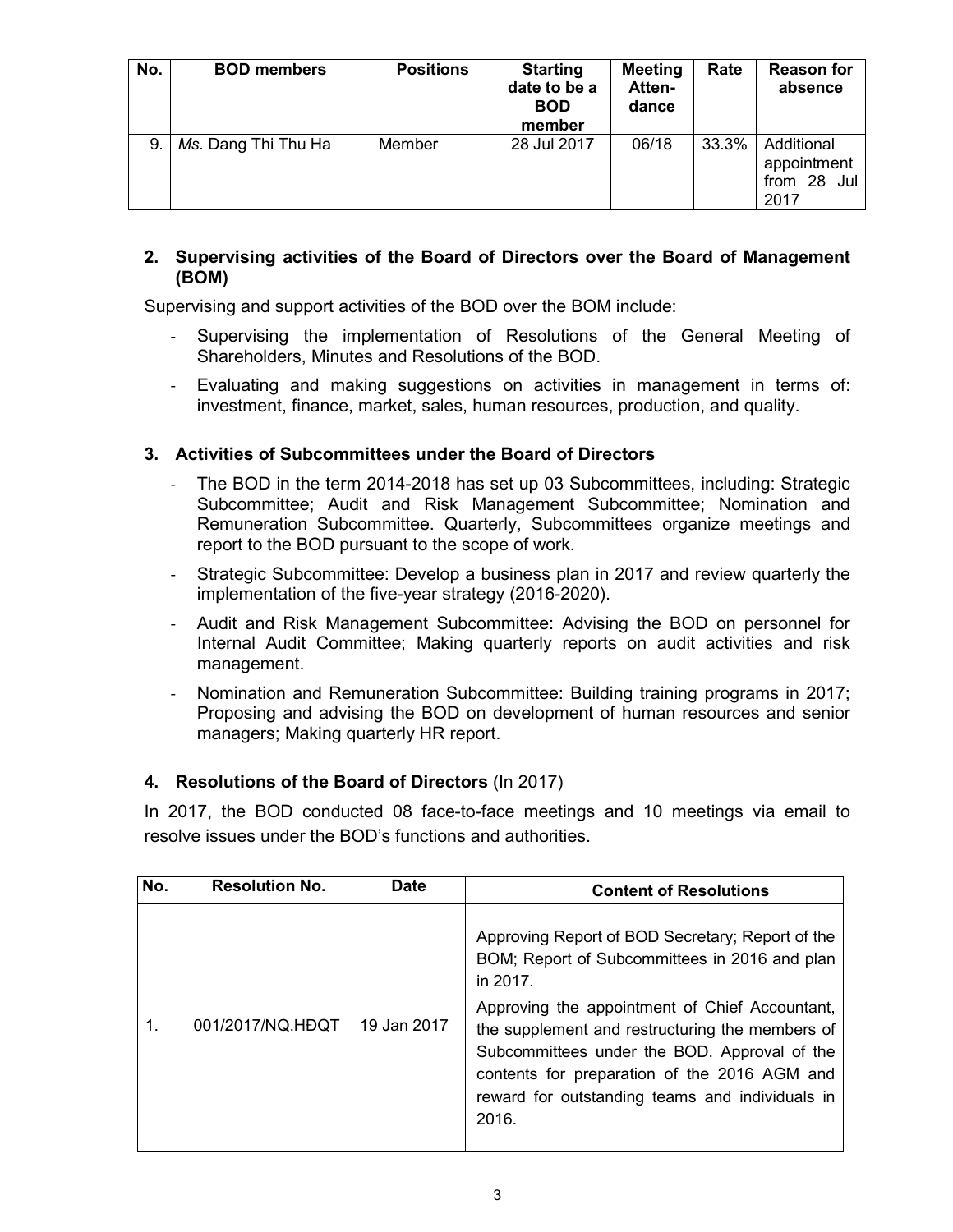| No. | <b>Resolution No.</b> | <b>Date</b> | <b>Content of Resolutions</b>                                                                                                                                              |
|-----|-----------------------|-------------|----------------------------------------------------------------------------------------------------------------------------------------------------------------------------|
|     |                       |             | Approving business targets in 2017.                                                                                                                                        |
|     |                       |             | Approving the resignation of Mr. Shuhei Tabata<br>independent<br><b>BOD</b><br>member<br>from<br>an<br>as<br>24 Mar 2017,                                                  |
| 2.  | 002/2017/NQ.HDQT      | 24 Mar 2017 | Approval of the personnel for the Internal Audit<br>Committee and Fuji Medic subsidiary.                                                                                   |
|     |                       |             | Approval of budget limit and credit limit in 2017.                                                                                                                         |
|     |                       |             | Approving the notice to convene the General<br>Meeting of Shareholders and contents to send<br>invitations to shareholders.                                                |
| 3.  | 003/2017/NQ.HĐQT      | 03 Apr 2017 | Approving the contents and assignment to report<br>at the 2016 AGM.                                                                                                        |
|     |                       |             | Approval of Report of BOD Secretary; Report of<br>the BOM; Report of Subcommittees in Q1/207<br>and plan in Q2/2017.                                                       |
| 4.  | 004/2017/NQ.HĐQT      | 17 Apr 2017 | Approval of profit distribution in 2016 and profit<br>distribution plan in 2017 of wholly-owned<br>subsidiaries of DHG Pharma.                                             |
|     |                       |             | Approving replacement of statements<br>and<br>amendment of the draft Resolution of 2016 AGM.                                                                               |
|     |                       |             | Approving the extension of time for the position of<br>General Director to 31 Aug 2017.                                                                                    |
|     |                       |             | Other contents under the BOD's authorities.                                                                                                                                |
| 5.  | 005/2017/NQ.HĐQT      | 18 Apr 2017 | Implementing resolution of 2016 AGM dated<br>18 Apr 2017.                                                                                                                  |
| 6.  | 006/2017/NQ.HDQT      | 03 May 2017 | Appointment of Ms. Le Thi Hong Nhung as<br>Finance Director from 03 May 2017.                                                                                              |
|     |                       |             | Reaching a consensus on the selection of PwC as<br>an independent auditor for financial statements in<br>2017.                                                             |
|     |                       |             | Other contents within the BOD's authorities.                                                                                                                               |
| 7.  | 007/2017/NQ.HĐQT      | 13 May 2017 | Approving the extension of time for the position of<br>Deputy General Directors to 31 Aug 2017.                                                                            |
| 8.  | 008/2017/NQ.HDQT      | 17 Jun 2017 | Approval of organization of General Meeting of<br>Shareholders by solicitation of written consent in<br>2017.                                                              |
|     |                       |             | Changing policy from the dissolution of TOT<br>Pharmaceutical One Member Limited Company<br>(TOT Pharma) to transfer policy of the whole<br>charter capital of TOT Pharma. |
|     |                       |             | Approval of an increase in ownership ratio of DHG<br>Pharma in SH Pharmaceutical Joint Stock<br>Company (SH Pharma) from 51% to 100%.                                      |
|     |                       |             | Approving the contents related to the 2016 AGM<br>of SH Pharma and Vinh Hao Algae Processing                                                                               |
|     |                       |             | 4                                                                                                                                                                          |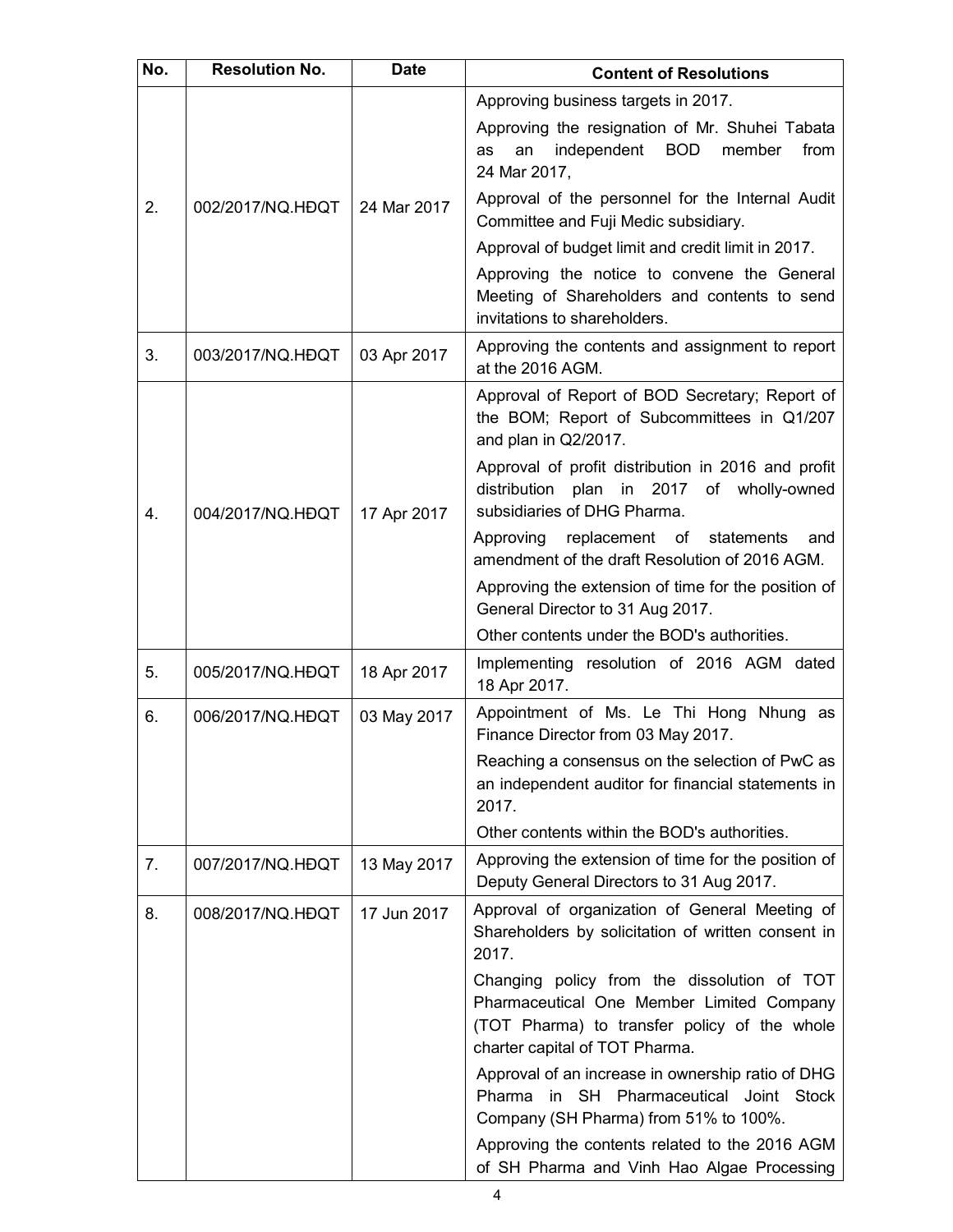| No. | <b>Resolution No.</b> | <b>Date</b> | <b>Content of Resolutions</b>                                                                                                                                                                          |
|-----|-----------------------|-------------|--------------------------------------------------------------------------------------------------------------------------------------------------------------------------------------------------------|
|     |                       |             | Joint Stock Company (SPIVIHA).                                                                                                                                                                         |
| 9.  | 009/2017/NQ.HDQT      | 14 Jul 2017 | Approving the<br>documents submitted<br>the<br>to<br>General Meeting of Shareholders by solicitation of<br>written consent for the 1 <sup>st</sup> time in 2017.                                       |
|     |                       |             | Approval of the dissolution of DHG Travel One<br>Member Limited Company (the time of dissolution<br>31 Dec 2017)                                                                                       |
|     |                       |             | Approval the issuance of shares to increase<br>charter capital from owner's equity, and the<br>business<br>supplement<br>of<br>lines<br>of<br><b>DHG</b><br>Pharmaceutical One Member Limited Company. |
|     |                       |             | Other contents within the BOD's authorities.                                                                                                                                                           |
| 10. | 010/2017/NQ.HDQT      | 28 Jul 2017 | Approving Report of the BOD's Secretary; Report<br>of the BOM; Report of Subcommittees in Q2/2017<br>and plan in Q3/2017.                                                                              |
|     |                       |             | Reaching a consensus on the additional election<br>of Ms. Dang Thi Thu Ha as a BOD member<br>Term III (2014 - 2018).                                                                                   |
|     |                       |             | termination<br>Approval<br>of<br>of<br>authorized<br>representative of capital contribution of DHG<br>Pharma at TOT Pharma.                                                                            |
|     |                       |             | Implementing resolution of General Meeting of<br>Shareholders by solicitation of written consent for<br>the 1 <sup>st</sup> time in 2017, and other contents within the<br>BOD's authorities.          |
| 11. | 011/2017/NQ.HDQT      | 23 Aug 2017 | Approving the appropriation of Remuneration and<br>Bonus Fund of the BOD and BOS to reward<br>outstanding individuals and teams on the occasion<br>of the Company's birthday in 2017.                  |
|     |                       |             | Approval of resignation of Mdm. Pham Thi Viet<br>General<br><b>Director</b><br>Nga<br>as<br>and<br>Legal<br>Representative from 01 Sept 2017.                                                          |
|     |                       |             | Approval of extension of time for the position of<br>Deputy General Director in charge of Finance and<br>Support and Deputy General Director in charge of<br>Production and Supply chain.              |
|     |                       |             | Approving the advance dividend phase 1/2017,<br>advance rate: 10% of par value.                                                                                                                        |
|     |                       |             | Approval of the contents of General Meeting of<br>Shareholders by solicitation of written consent for<br>the 2 <sup>nd</sup> time in 2017, and other contents within the<br>BOD's authorities.         |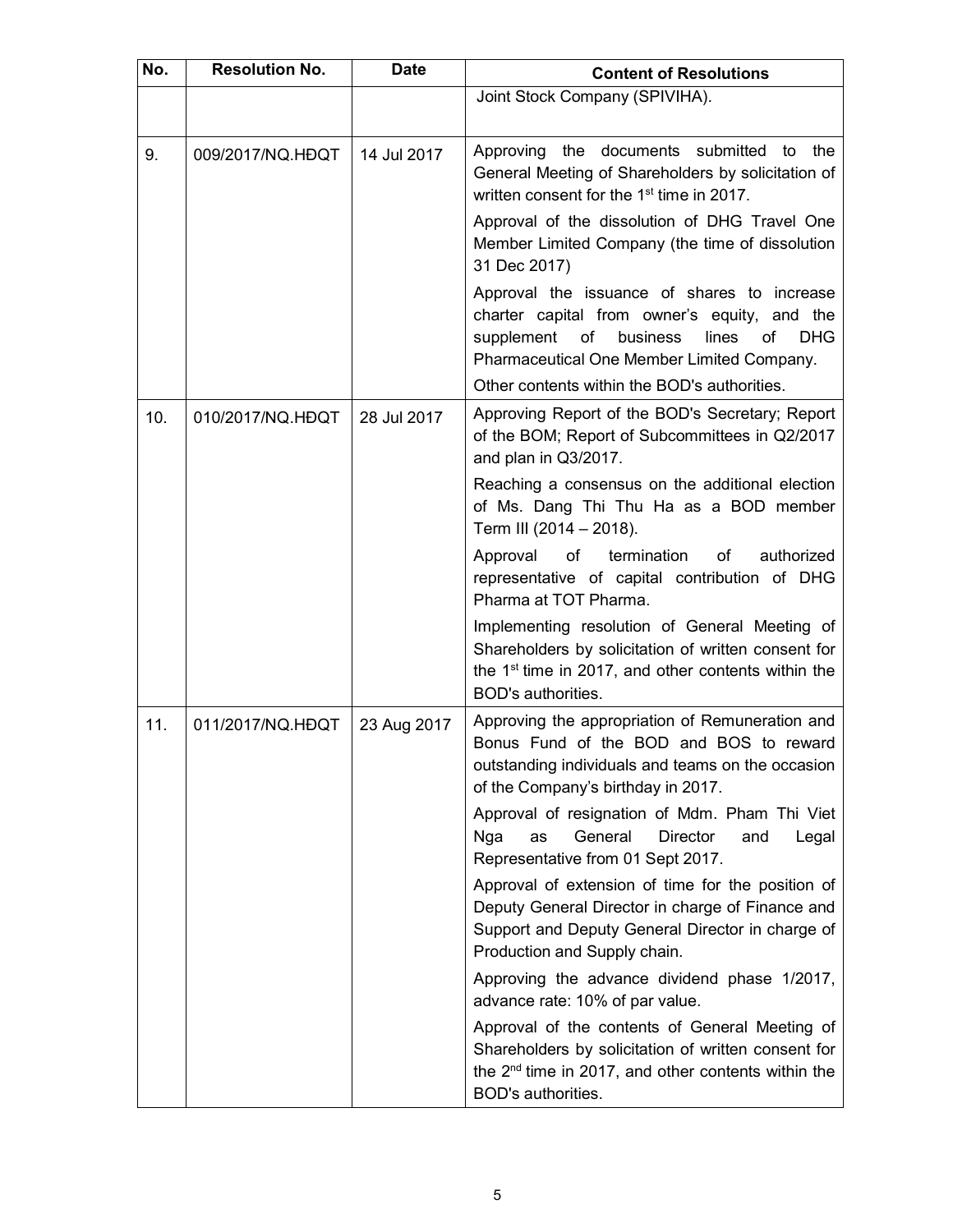| No. | <b>Resolution No.</b> | <b>Date</b>  | <b>Content of Resolutions</b>                                                                                                                                                                                                                                                                                                                                                                                                                                                                                                                                                                                                           |
|-----|-----------------------|--------------|-----------------------------------------------------------------------------------------------------------------------------------------------------------------------------------------------------------------------------------------------------------------------------------------------------------------------------------------------------------------------------------------------------------------------------------------------------------------------------------------------------------------------------------------------------------------------------------------------------------------------------------------|
| 12. | 012/2017/NQ.HDQT      | 25 Aug 2017  | Approval of the appointment of Mr. Doan Dinh Duy<br>Khuong as the Acting General Director and Legal<br>Representative within 6 months starting from<br>01 Sept 2017.                                                                                                                                                                                                                                                                                                                                                                                                                                                                    |
| 13. | 013/2017/NQ.HDQT      | 01 Sept 2017 | Approval of the employment termination<br>оf<br>Functional<br>Directors<br>who<br>reach<br>mandatory<br>retirement age, and the regime of Acting General<br>Director.                                                                                                                                                                                                                                                                                                                                                                                                                                                                   |
| 14. | 014/2017/NQ.HDQT      | 28 Sept 2017 | Approving the documents of General Meeting of<br>Shareholders shareholders by solicitation<br>оf<br>written consent for the 2 <sup>nd</sup> time in 2017.                                                                                                                                                                                                                                                                                                                                                                                                                                                                               |
| 15. | 015/2017/NQ.HĐQT      | 25 Oct 2017  | Appointment of Mr. Tomoyuki Kawata as the<br>Deputy General Director in charge of production,<br>supply chain, training and technology transfer of<br>DHG Pharma within one year from 25 Oct 2017.<br>Approving Report of the BOD's Secretary; Report<br>of the BOM, Report of Subcommittees in<br>9Ms/2017 and plan in Q4/2017.<br>Approval of transfer of profit after tax in 6Ms/2017<br>of wholly-owned subsidiaries to DHG Pharma, and<br>other contents within the BOD's authorities.                                                                                                                                             |
| 16. | 016/2017/NQ.HDQT      | 25 Oct 2017  | Implementing resolution of the General Meeting of<br>Shareholders by solicitation of written consent for<br>the 2 <sup>nd</sup> time in 2017. Appointment of Mr. Nguyen<br>Chi Thanh as the BOD Chairman Term III<br>(2014 - 2018) from 26 Oct 2017.                                                                                                                                                                                                                                                                                                                                                                                    |
| 17. | 017/2017/NQ.HDQT      | 14 Dec 2017  | Approving the advance dividend phase 2/2017,<br>advance rate: 15% of par value.                                                                                                                                                                                                                                                                                                                                                                                                                                                                                                                                                         |
| 18. | 018/2017/NQ.HDQT      | 29 Dec 2017  | Appointment of Ms. Dang Thi Thu Ha as the Head<br>of Audit and Risk Management Subcommittee<br>from 01 Jan 2018.<br>Appointment of Mr. Atsushi Toyoshima as Supply<br>Chain Director within 01 year from 01 Jan 2018.<br>Appointment of Ms. Le Thi Hong Nhung as the<br>person in charge of Corporate Governance since<br>01 Jan 2018.<br>Restructuring BOD Secretariat from 01 Jan 2018.<br>Approving the profit distribution of wholly-owned<br>subsidiaries of DHG Pharma in 2017.<br>Approval of report on remuneration fund of the<br>BOD and BOS in 2017 and plan for 2018.<br>Approval of budget limit and credit limit in 2018. |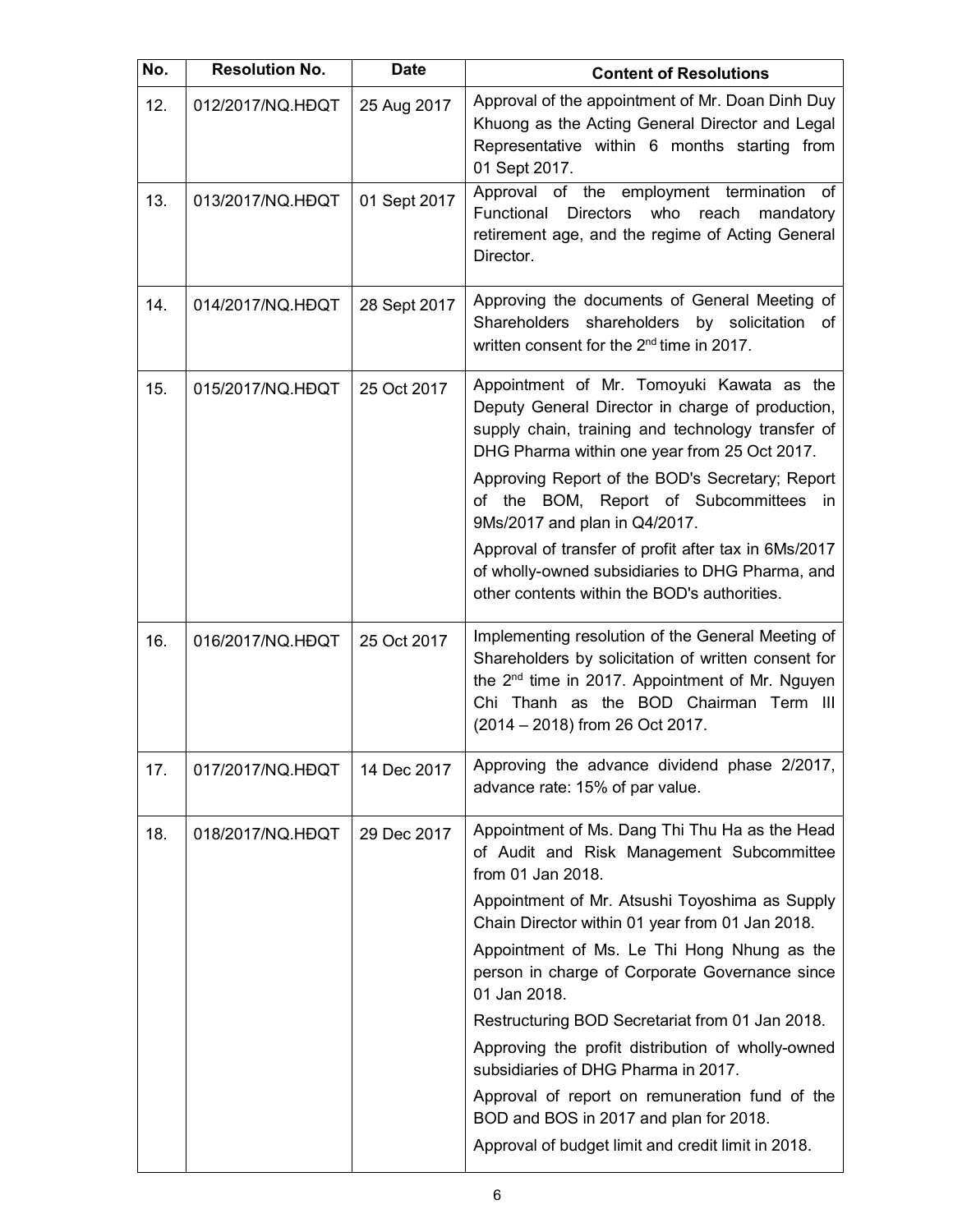# **III. The Board of Supervisory (In 2017):**

| No. | <b>BOS Members</b>     | <b>Positions</b> | <b>Starting</b><br>date<br>to be a<br><b>BOS Member</b> | <b>Meeting</b><br>attendance | Rate | Reason<br>for<br>absence |
|-----|------------------------|------------------|---------------------------------------------------------|------------------------------|------|--------------------------|
|     | Mr. Tran Quoc Hung     | Head             | 08 Sept 2004                                            | 04/04                        | 100% |                          |
| 2.  | Ms. Nguyen Phuong Thao | Member           | 26 Apr 2012                                             | 04/04                        | 100% |                          |
| 3.  | Mr. Dinh Duc Minh      | Member           | 28 Apr 2014                                             | 04/04                        | 100% |                          |

# **1. Information about members of the Board of Supervisory**

# **2. Supervising activities of the BOS over the BOD, the BOM, and shareholders**

- The BOS attended all meetings of the BOD, contributed ideas according to the functions and duties of the BOS.
- Periodically, the BOS send the written reports and recommendations to the BOD and BOM. All these recommendations of the BOS are recognized and implemented.

#### **3. Coordination between the BOS on the activities of the BOD, the executive BOM, and other managers**

- In 2017, the BOS was facilitated by the BOD and BOM to provide sufficient information on the company's business and financial status.
- The BOS, BOD, and BOM closely cooperate to timely solve the obstacles in the inspection and control process of the BOS.

#### **4. Other activities of the BOS (if any)**

- The BOS reviews and recommends an independent audit firm to the AGM for approval.

#### **IV. Corporate Governance Training:**

Members of the BOD, members of the BOS, BOM and BOD Secretariat, participated in corporate governance training courses as regulated. There are also some members who are waiting for the training courses to suit the time and place of the members.

#### **V. List of related persons of the Company in accordance with Clause 34, Article 6 of the Law on Securities and transactions between the Company's related persons with the Company itself (Report in 2017)**

#### **1. List of related persons of the Company** *Annex I: List of related persons of the Company has been enclosed.*

- **2. Transactions between the Company and its related persons; Or between the company with major shareholders, internal persons, related persons of internal persons:** Nil
- **3. Transactions between the Company's internal persons, related persons of internal persons with subsidiaries and the company controlled by DHG Pharma:** Nil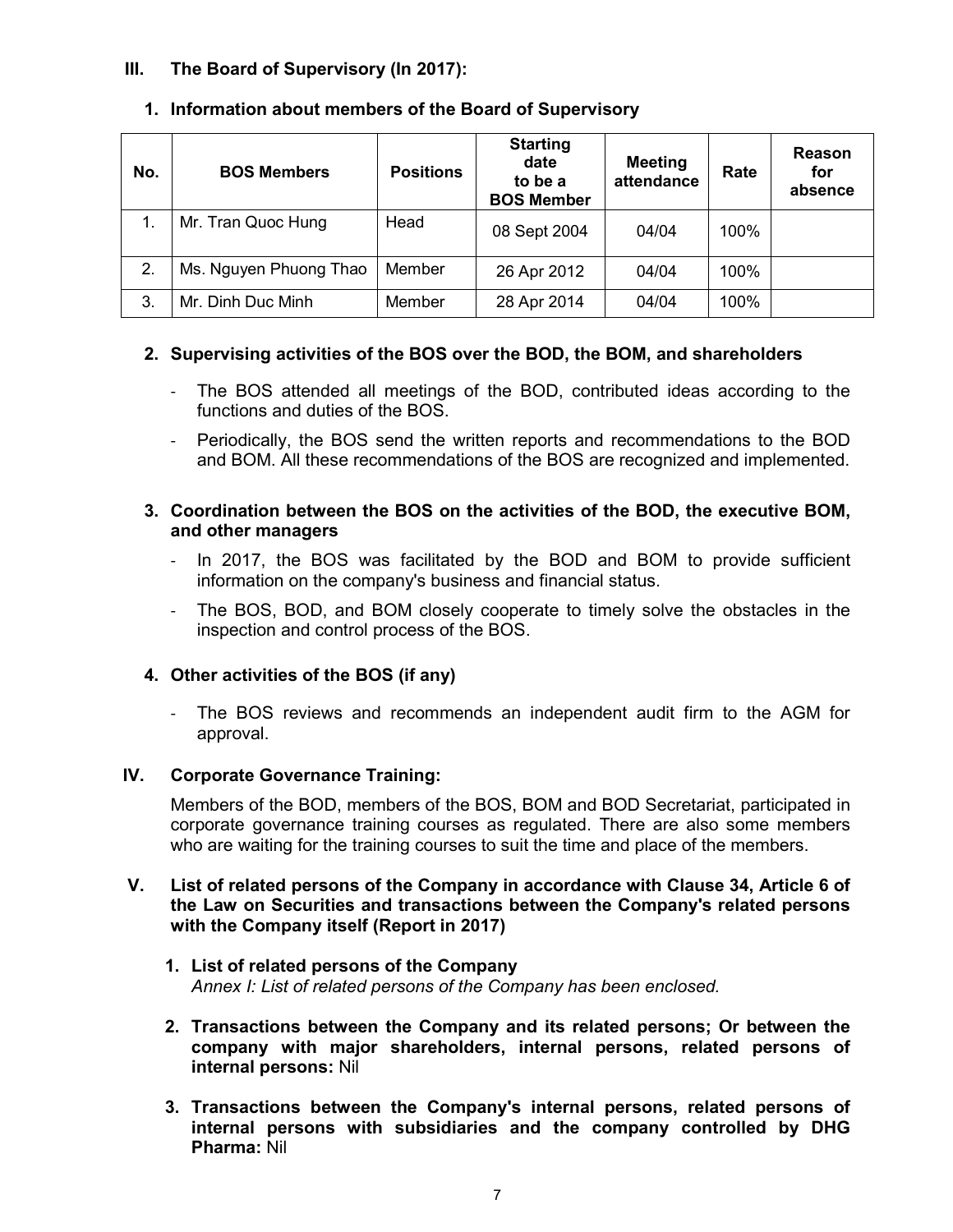# **4. Transactions between the Company and other subjects:**

- 4.1. Transactions between the Company and the company in which the BOD members, BOS members, General Director were or have been founding members or BOD members, Executive General Director in recent three (03) years (calculated from the time of making the report): Nil (excluding transactions between DHG Pharma and DHG Pharma's subsidiaries)
- 4.2. Transactions between the company and the company in which a related person of the BOD member, BOS member, Executive Director (General Director) is a member of the BOD, Executive Director (General Director): Nil
- 4.3. Other transactions of the company (if any) can bring material or non-material benefits to BOD members, BOS members, Executive Director (General Director): Nil

#### **VI. Transactions between internal shareholders and related persons (In 2017):**

#### **1. List of internal persons and related persons of internal persons:** *Annex II: List of internal persons and related persons of internal persons has been enclosed.*

#### **2. Transactions between internal persons and related persons to the company's shares:**

Trade Union of DHG Pharma registered to purchase shares of DHG Pharma (Stock ticker: DHG), number of shares: 150,000 shares, from 20 Nov 2017 to 19 Dec 2017. But this could not be done because the price did not meet expectations.

#### **VII. Other issues to be noted:**

In 2017, the Company issued shares to increase charter capital from owners' equity (bonus shares at the ratio of 2:1). The issuance result is as follows:

| - Number of shares before issuance:      | 87,164,330 shares     |
|------------------------------------------|-----------------------|
| - Total number of shares after issuance: | 130,746,071 shares    |
| - Charter capital before issuance:       | VND 871,643,300,000   |
| - Charter capital after issuance:        | VND 1,307,460,710,000 |

#### **CHAIRMAN OF THE BOARD OF DIRECTORS**

**Recipients**: As above; Archived: AT, FN

 **NGUYEN CHI THANH**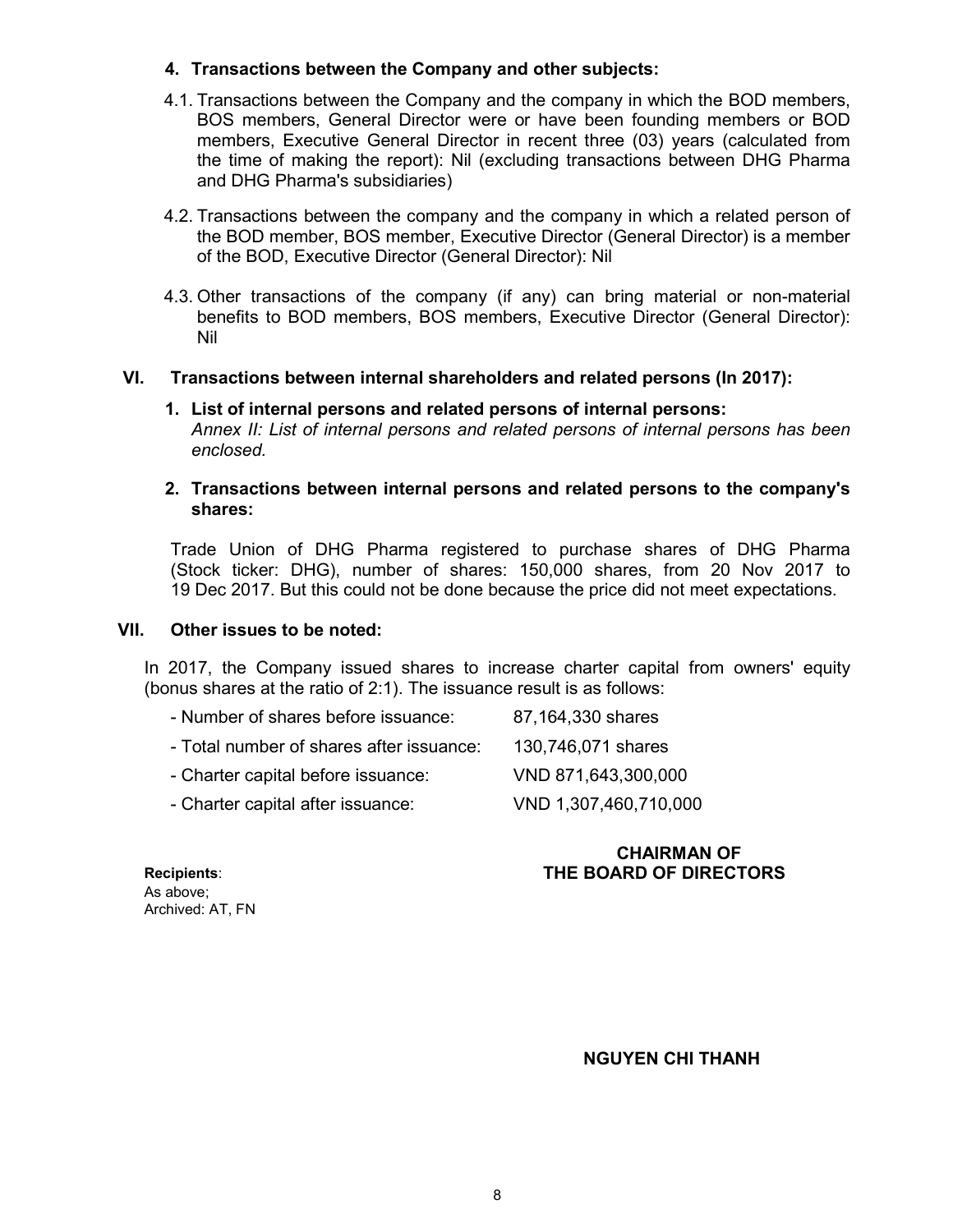# **ANNEX I: LIST OF RELATED PERSONS OF THE COMPANY**

| No.            | Name of person/<br>organization   | <b>Securities</b><br>trading<br>account<br>(if any) | Position at the<br>company (if any)                                                                                                                | $ID$ no./<br><b>Business</b><br>registration<br>no. | <b>Issued date of</b><br><b>ID/Business</b><br>registration | <b>Issued place</b><br>of ID/<br><b>Business</b><br>registration | <b>Address</b> | Date of<br>starting to be<br>related person | Date of<br>ending to be<br>related<br>person | <b>Reasons</b> |
|----------------|-----------------------------------|-----------------------------------------------------|----------------------------------------------------------------------------------------------------------------------------------------------------|-----------------------------------------------------|-------------------------------------------------------------|------------------------------------------------------------------|----------------|---------------------------------------------|----------------------------------------------|----------------|
|                | I. Related persons of the company |                                                     |                                                                                                                                                    |                                                     |                                                             |                                                                  |                |                                             |                                              |                |
| -1             | Hoang Nguyen Hoc                  |                                                     | <b>BOD Chairman</b>                                                                                                                                |                                                     |                                                             |                                                                  |                | 28 Apr 2014                                 | 25 Oct 2017                                  |                |
| $\overline{c}$ | Nguyen Chi Thanh                  |                                                     | <b>BOD Chairman</b>                                                                                                                                |                                                     |                                                             |                                                                  |                | 26 Oct 2017                                 |                                              |                |
| 3              | Le Dinh Buu Tri                   |                                                     | <b>BOD Vice Chairman</b>                                                                                                                           |                                                     |                                                             |                                                                  |                | 25 Apr 2009                                 | 25 Oct 2017                                  |                |
| 4              | Pham Thi Viet Nga                 |                                                     | <b>BOD</b> member                                                                                                                                  |                                                     |                                                             |                                                                  |                | 08 Sept 2004                                |                                              |                |
| 5              | Doan Dinh Duy Khuong              |                                                     | <b>BOD</b> member<br><b>Acting General Director</b>                                                                                                |                                                     |                                                             |                                                                  |                | 29 Apr 2010                                 |                                              |                |
| 6              | Dang Thi Thu Ha                   |                                                     | <b>BOD</b> member                                                                                                                                  |                                                     |                                                             |                                                                  |                | 28 Jul 2017                                 |                                              |                |
| $\overline{7}$ | Tran Chi Liem                     |                                                     | <b>BOD</b> member                                                                                                                                  |                                                     |                                                             |                                                                  |                | 28 Apr 2014                                 |                                              |                |
| 8              | Shuhei Tabata                     |                                                     | <b>BOD</b> member                                                                                                                                  |                                                     |                                                             |                                                                  |                | 28 Apr 2014                                 | 24 Mar 2017                                  |                |
| 9              | Jun Kuroda                        |                                                     | <b>BOD</b> member                                                                                                                                  |                                                     |                                                             |                                                                  |                | 15 Aug 2016                                 |                                              |                |
| 10             | Le Chanh Dao                      |                                                     | <b>Deputy General Director</b>                                                                                                                     |                                                     |                                                             |                                                                  |                | 08 Sept 2004                                |                                              |                |
| 11             | Nguyen Ngoc Diep                  |                                                     | Deputy General Director                                                                                                                            |                                                     |                                                             |                                                                  |                | 01 May 2012                                 |                                              |                |
| 12             | Tomoyuki Kawata                   |                                                     | Deputy General Director                                                                                                                            |                                                     |                                                             |                                                                  |                | 25 Oct 2017                                 |                                              |                |
| 13             | Tran Quoc Hung                    |                                                     | Head of the BOS                                                                                                                                    |                                                     |                                                             |                                                                  |                | 08 Sept 2004                                |                                              |                |
| 14             | Nguyen Phuong Thao                |                                                     | <b>BOS</b> member                                                                                                                                  |                                                     |                                                             |                                                                  |                | 26 Apr 2012                                 |                                              |                |
| 15             | Dinh Duc Minh                     |                                                     | <b>BOS</b> member                                                                                                                                  |                                                     |                                                             |                                                                  |                | 28 Apr 2014                                 |                                              |                |
| 16             | Lam Dieu Phi                      |                                                     | <b>Marketing Director</b>                                                                                                                          |                                                     |                                                             |                                                                  |                | 01 May 2016                                 |                                              |                |
| 17             | Huynh Thi Kim Tuoi                |                                                     | <b>Distribution Center</b><br><b>Director</b>                                                                                                      |                                                     |                                                             |                                                                  |                | 01 Jan 2017                                 |                                              |                |
| 18             | Le Thi Hong Nhung                 |                                                     | Finance Director-<br><b>BOD's Secretary -</b><br>Authorized person to<br>disclose information -<br>The person in charge of<br>Corporate Governance |                                                     |                                                             |                                                                  |                | 29 Oct 2010                                 |                                              |                |
| 19             | Ho Buu Huan                       |                                                     | <b>Chief Accountant</b>                                                                                                                            |                                                     |                                                             |                                                                  |                | 14 Jul 2016                                 |                                              |                |
| 20             | Atsushi TOYOSHIMA                 |                                                     | Supply Chain Director                                                                                                                              |                                                     |                                                             |                                                                  |                | 01 Jan 2018                                 |                                              |                |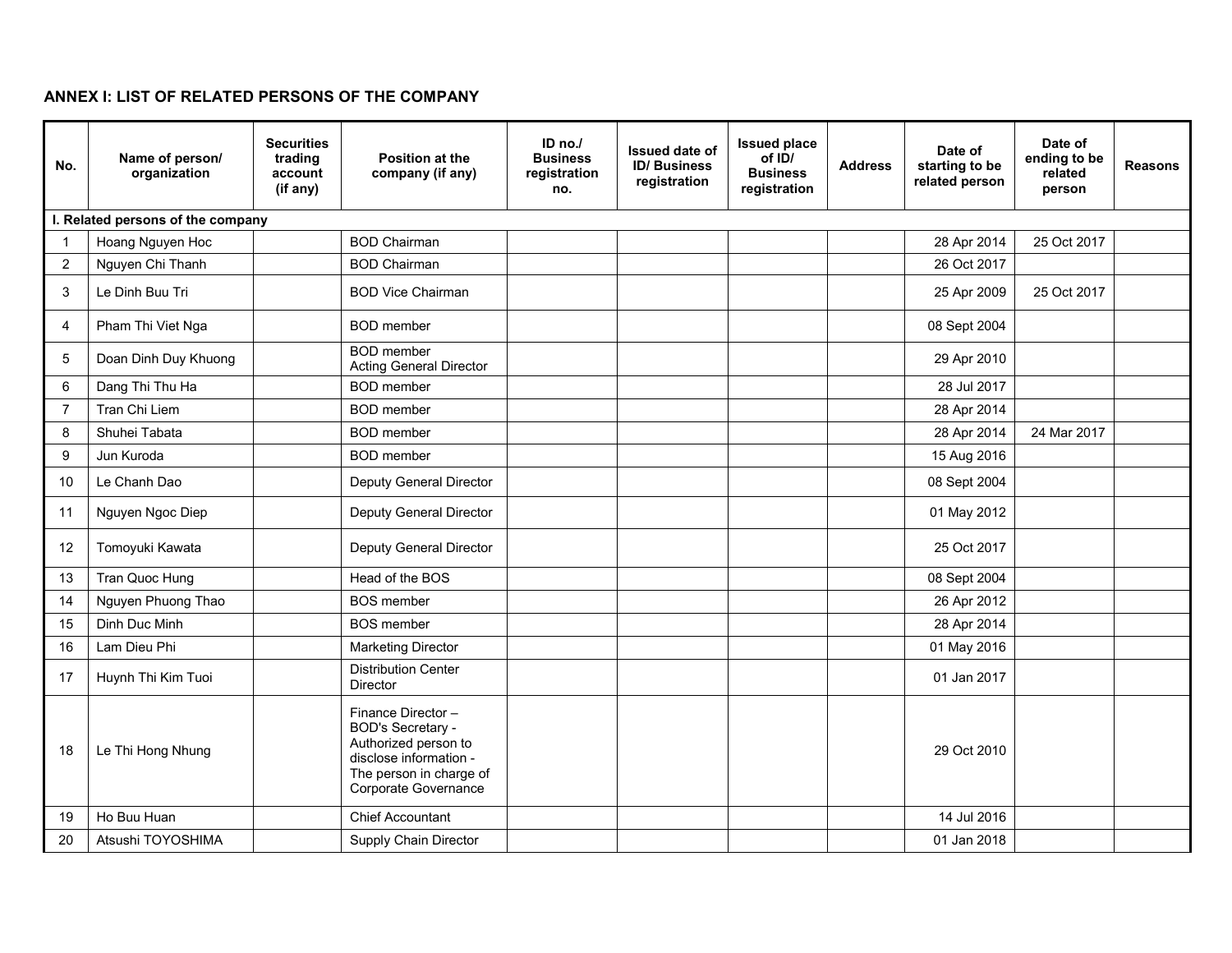| No. | Name of person/<br>organization                                         | <b>Securities</b><br>trading<br>account<br>(if any) | <b>Position at the</b><br>company (if any)   | ID $no.'$<br><b>Business</b><br>registration<br>no. | <b>Issued date of</b><br><b>ID/Business</b><br>registration | <b>Issued place</b><br>of ID/<br><b>Business</b><br>registration | <b>Address</b> | Date of<br>starting to be<br>related person | Date of<br>ending to be<br>related<br>person | <b>Reasons</b> |
|-----|-------------------------------------------------------------------------|-----------------------------------------------------|----------------------------------------------|-----------------------------------------------------|-------------------------------------------------------------|------------------------------------------------------------------|----------------|---------------------------------------------|----------------------------------------------|----------------|
|     | II. Related organizations                                               |                                                     |                                              |                                                     |                                                             |                                                                  |                |                                             |                                              |                |
|     | SH Pharmaceutical Joint<br>Stock Company                                |                                                     | Subsidiary<br>(97.1% owned by DHG<br>Pharma) |                                                     |                                                             |                                                                  |                | 20 Jul 2007                                 |                                              |                |
| 2   | <b>DHG Travel One</b><br><b>Member Limited</b><br>Company               |                                                     | Subsidiary (wholly-<br>owned by DHG Pharma)  |                                                     |                                                             |                                                                  |                | 26 Dec 2007                                 | 31 Dec 2017                                  |                |
| 3   | DHG Packaging and<br>Printing 1 One<br><b>Member Limited</b><br>Company |                                                     | Subsidiary (wholly-<br>owned by DHG Pharma)  |                                                     |                                                             |                                                                  |                | 28 Sept 2012                                |                                              |                |
| 4   | <b>DHG Pharmaceutical</b><br>One Member<br>Limited<br>Company           |                                                     | Subsidiary (wholly-<br>owned by DHG Pharma)  |                                                     |                                                             |                                                                  |                | 16 Aug 2010                                 |                                              |                |
| 5   | Fuji Medic Limited<br>Company                                           |                                                     | Subsidiary (51% owned<br>by DHG Pharma)      |                                                     |                                                             |                                                                  |                | 27 Jul 2016                                 |                                              |                |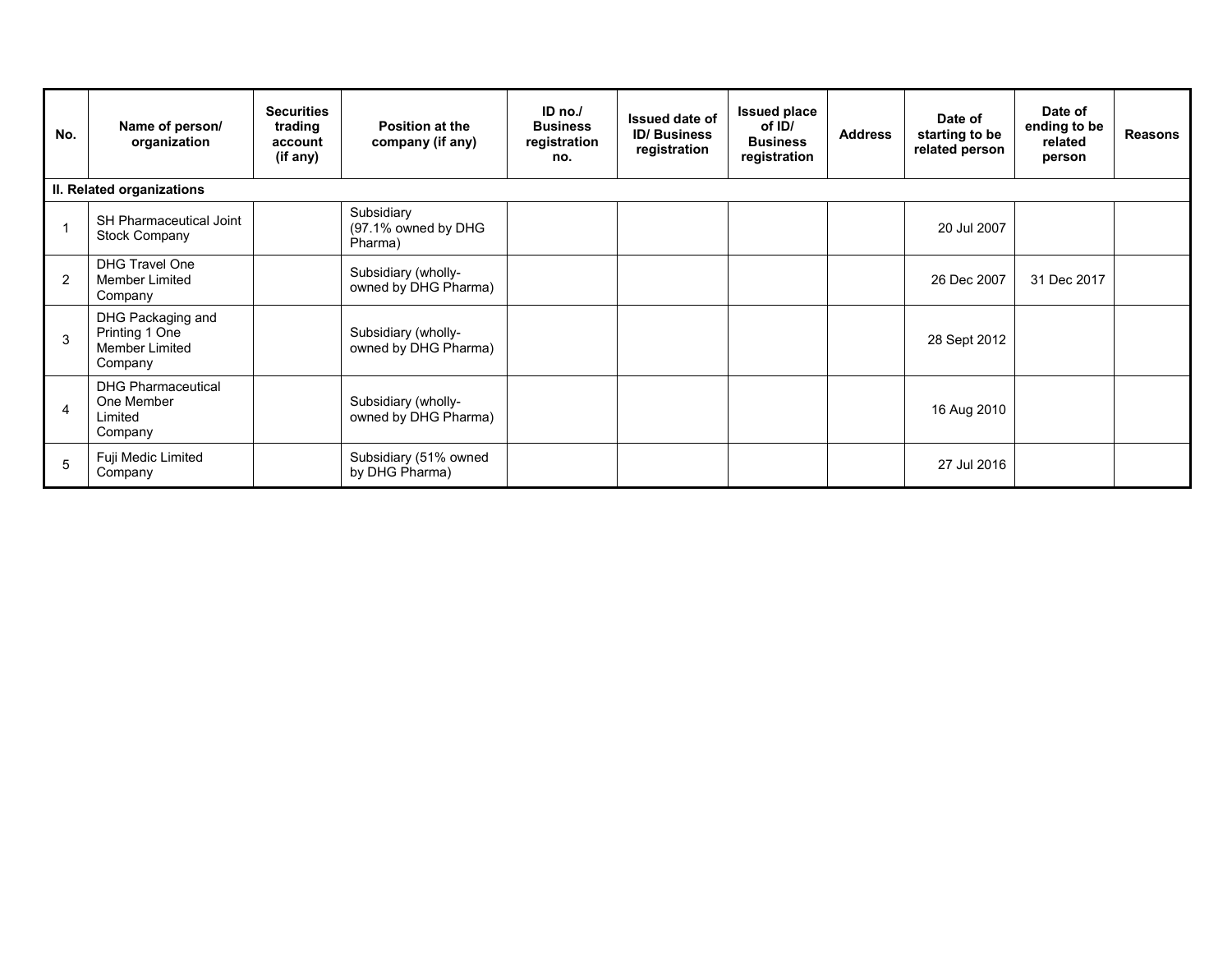# **ANNEX II: LIST OF INTERNAL PERSONS AND THEIR RELATED PERSONS**

| No.                        | Name of<br>person/organization                                 | <b>Securities</b><br>trading<br>account<br>(if any) | Position at the<br>company (if any)          | ID no./<br><b>Business</b><br>registra-<br>tion no. | <b>Issued date</b><br>of ID/<br><b>Business</b><br>registration | <b>Issued</b><br>place of ID/<br><b>Business</b><br>registration | <b>Address</b> | <b>Share</b><br>ownership<br>$(*)$ | <b>Share</b><br>ownership<br>ratio (*) | <b>Note</b>                                                                              |
|----------------------------|----------------------------------------------------------------|-----------------------------------------------------|----------------------------------------------|-----------------------------------------------------|-----------------------------------------------------------------|------------------------------------------------------------------|----------------|------------------------------------|----------------------------------------|------------------------------------------------------------------------------------------|
| $\overline{1}$             | Nguyen Chi Thanh                                               |                                                     | <b>BOD Chairman</b>                          |                                                     |                                                                 |                                                                  |                | 22,650,495                         | 17.32%                                 | <b>Individual</b><br>ownership: 0<br>share; SCIC<br>representative:<br>22,650,495 shares |
|                            | Related organizations of Mr. Nguyen Chi Thanh                  |                                                     |                                              |                                                     |                                                                 |                                                                  |                |                                    |                                        |                                                                                          |
| $1.1$                      | <b>States Capital Investment</b><br>Corporation                |                                                     | Deputy General Director                      |                                                     |                                                                 |                                                                  |                | 56,626,237                         | 43.31%                                 |                                                                                          |
| $1.2$                      | Tien Phong Plastic Joint<br>Stock Company                      |                                                     | <b>BOD Vice Chairman</b>                     |                                                     |                                                                 |                                                                  |                |                                    |                                        |                                                                                          |
| 1.3                        | <b>Military Commercial Joint</b><br>Stock Bank                 |                                                     | <b>BOD</b> member                            |                                                     |                                                                 |                                                                  |                |                                    |                                        |                                                                                          |
| 1.4                        | Vietnam Television Tower<br>Joint Stock Company                |                                                     | <b>BOD</b> member                            |                                                     |                                                                 |                                                                  |                |                                    |                                        |                                                                                          |
| <b>Related individuals</b> |                                                                |                                                     |                                              |                                                     |                                                                 |                                                                  |                |                                    |                                        |                                                                                          |
| 1.1                        | Nguyen Duy Dat                                                 |                                                     | Father                                       |                                                     |                                                                 |                                                                  |                |                                    |                                        |                                                                                          |
| $1.2$                      | <b>Bui Hong Phuong</b>                                         |                                                     | Wife                                         |                                                     |                                                                 |                                                                  |                |                                    |                                        |                                                                                          |
| 1.3                        | Nguyen Bui Minh Chau                                           |                                                     | Daughter                                     |                                                     |                                                                 |                                                                  |                |                                    |                                        |                                                                                          |
| 1.4                        | Nguyen Bui Thien Minh                                          |                                                     | Daughter                                     |                                                     |                                                                 |                                                                  |                |                                    |                                        |                                                                                          |
| 1.5                        | Nguyen Minh Trung                                              |                                                     | Younger brother                              |                                                     |                                                                 |                                                                  |                |                                    |                                        |                                                                                          |
| 1.6                        | Nguyen Thi Bich Thuy                                           |                                                     | Younger sister                               |                                                     |                                                                 |                                                                  |                |                                    |                                        |                                                                                          |
| $\overline{\mathbf{2}}$    | Pham Thi Viet Nga                                              |                                                     | <b>BOD</b> member                            |                                                     |                                                                 |                                                                  |                | 302,737                            | 0.23%                                  |                                                                                          |
|                            | <b>Related individuals</b>                                     |                                                     |                                              |                                                     |                                                                 |                                                                  |                |                                    |                                        |                                                                                          |
| 2.1                        | <b>Bui Thi Tram</b>                                            |                                                     | Mother                                       | ÷,                                                  |                                                                 |                                                                  |                |                                    |                                        |                                                                                          |
| 2.2                        | Huynh Thanh Nguyen                                             |                                                     | Husband                                      |                                                     |                                                                 |                                                                  |                |                                    |                                        |                                                                                          |
| 2.3                        | Pham Viet Thang                                                |                                                     | Younger sibling                              |                                                     |                                                                 |                                                                  |                | $\overline{\mathbf{4}}$            | 0.00%                                  |                                                                                          |
| 2.4                        | Pham Viet Bac                                                  |                                                     | Younger sibling                              |                                                     |                                                                 |                                                                  |                |                                    |                                        |                                                                                          |
| 2.5                        | Pham Viet Ha                                                   |                                                     | Younger sibling                              |                                                     |                                                                 |                                                                  |                |                                    |                                        |                                                                                          |
| 2.6                        | Huynh Thi Quynh Anh                                            |                                                     | Child                                        |                                                     |                                                                 |                                                                  |                | 14,551                             | 0.01%                                  |                                                                                          |
| 2.7                        | Huynh Tuan Anh                                                 |                                                     | Child                                        |                                                     |                                                                 |                                                                  |                |                                    |                                        |                                                                                          |
|                            | <b>Related organizations</b>                                   |                                                     |                                              |                                                     |                                                                 |                                                                  |                |                                    |                                        |                                                                                          |
| 2.1                        | <b>DHG Pharmaceutical One</b><br><b>Member Limited Company</b> |                                                     | Chairwoman of the<br><b>Board of Members</b> |                                                     |                                                                 |                                                                  |                |                                    |                                        |                                                                                          |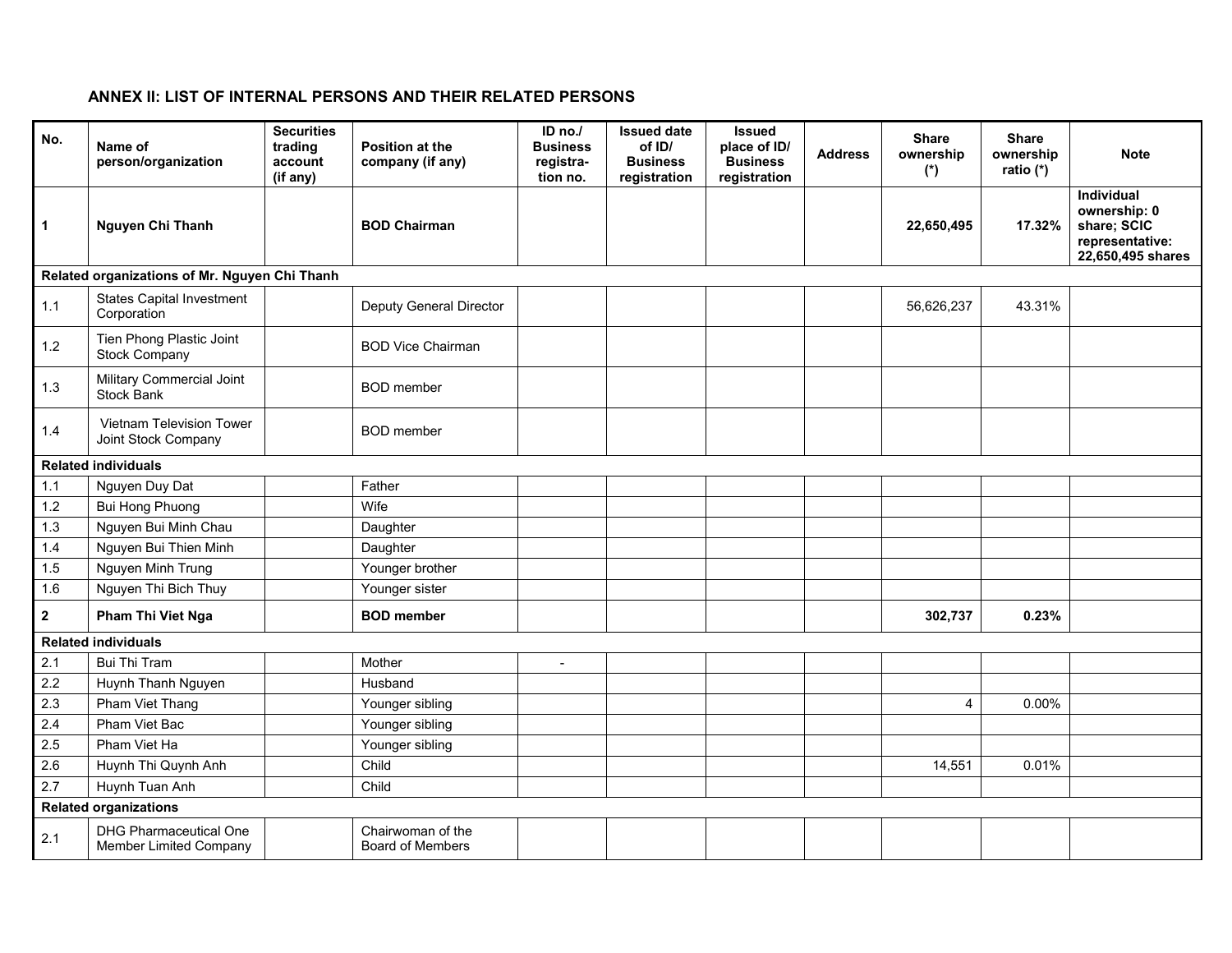| No.              | Name of<br>person/organization                       | <b>Securities</b><br>trading<br>account<br>(if any) | <b>Position at the</b><br>company (if any)           | ID $no.'$<br><b>Business</b><br>registra-<br>tion no. | <b>Issued date</b><br>of ID/<br><b>Business</b><br>registration | <b>Issued</b><br>place of ID/<br><b>Business</b><br>registration | <b>Address</b> | <b>Share</b><br>ownership<br>$(*)$ | <b>Share</b><br>ownership<br>ratio (*) | <b>Note</b>                                                                                    |
|------------------|------------------------------------------------------|-----------------------------------------------------|------------------------------------------------------|-------------------------------------------------------|-----------------------------------------------------------------|------------------------------------------------------------------|----------------|------------------------------------|----------------------------------------|------------------------------------------------------------------------------------------------|
| 2.2              | Fuji Medic Limited<br>Company                        |                                                     | Chairwoman of the<br><b>Board of Members</b>         |                                                       |                                                                 |                                                                  |                |                                    |                                        |                                                                                                |
| 3                | Doan Dinh Duy Khuong                                 |                                                     | <b>BOD member, Acting</b><br><b>General Director</b> |                                                       |                                                                 |                                                                  |                | 17,014,988                         | 13.01%                                 | <b>Individual</b><br>ownership: 27,117<br>shares; SCIC<br>representative:<br>16,987,871 shares |
|                  | <b>Related individuals</b>                           |                                                     |                                                      |                                                       |                                                                 |                                                                  |                |                                    |                                        |                                                                                                |
| 3.1              | Doan Vinh Quang                                      |                                                     | Father                                               |                                                       |                                                                 |                                                                  |                | $\overline{\phantom{a}}$           |                                        |                                                                                                |
| 3.2              | Nguyen Thi Ngoc Diep                                 |                                                     | Mother                                               |                                                       |                                                                 |                                                                  |                | $\overline{\phantom{a}}$           |                                        |                                                                                                |
| 3.3              | Ha Thi Anh Tuyet                                     |                                                     | Wife                                                 |                                                       |                                                                 |                                                                  |                |                                    |                                        |                                                                                                |
| $\overline{3.4}$ | Doan Dinh Duy Nguyen                                 |                                                     | Older brother                                        |                                                       |                                                                 |                                                                  |                | 1,780                              | 0.00%                                  |                                                                                                |
| 3.5              | Doan Dinh Duy Dong                                   |                                                     | Younger sibling                                      |                                                       |                                                                 |                                                                  |                |                                    |                                        |                                                                                                |
| 3.6              | Doan Dinh Tuan Huy                                   |                                                     | Younger sibling                                      |                                                       |                                                                 |                                                                  |                | 3,129                              | 0.00%                                  |                                                                                                |
| 3.7              | Doan Ha Anh                                          |                                                     | Child                                                |                                                       |                                                                 |                                                                  |                |                                    |                                        |                                                                                                |
| 3.8              | Doan Van Anh                                         |                                                     | Child                                                |                                                       |                                                                 |                                                                  |                |                                    |                                        |                                                                                                |
|                  | <b>Related organizations</b>                         |                                                     |                                                      |                                                       |                                                                 |                                                                  |                |                                    |                                        |                                                                                                |
| 3.1              | SH Pharmaceutical Joint<br><b>Stock Company</b>      |                                                     | Chairman of the Board of<br>Members of SH Pharma     |                                                       |                                                                 |                                                                  |                |                                    |                                        |                                                                                                |
| 4                | Dang Thi Thu Ha                                      |                                                     | <b>BOD</b> member                                    |                                                       |                                                                 |                                                                  |                | 16,987,871                         | 12.99%                                 | Individual<br>ownership: 0<br>share; SCIC<br>representative:<br>16,987,871 shares              |
|                  | <b>Related individuals</b>                           |                                                     |                                                      |                                                       |                                                                 |                                                                  |                |                                    |                                        |                                                                                                |
| 4.1              | Do Viet Dung                                         |                                                     | Husband                                              |                                                       |                                                                 |                                                                  |                |                                    |                                        |                                                                                                |
| 4.2              | Do Viet Thang                                        |                                                     | Child                                                |                                                       |                                                                 |                                                                  |                |                                    |                                        |                                                                                                |
| 4.3              | Do Khanh Giang                                       |                                                     | Child                                                |                                                       |                                                                 |                                                                  |                |                                    |                                        |                                                                                                |
| 4.4              | Dinh Thi Van                                         |                                                     | Mother                                               |                                                       |                                                                 |                                                                  |                |                                    |                                        |                                                                                                |
| 4.5              | Dang Hong Son                                        |                                                     | Older brother                                        |                                                       |                                                                 |                                                                  |                |                                    |                                        |                                                                                                |
| 4.6              | Dang Thi Thu Thuy                                    |                                                     | Younger sister                                       |                                                       |                                                                 |                                                                  |                |                                    |                                        |                                                                                                |
|                  | <b>Related organizations</b>                         |                                                     |                                                      |                                                       |                                                                 |                                                                  |                |                                    |                                        |                                                                                                |
| 4.1              | <b>Vietnam Dairy Products</b><br>Joint Stock Company |                                                     | <b>BOD</b> member                                    |                                                       |                                                                 |                                                                  |                |                                    |                                        |                                                                                                |
| 4.2              | <b>Binh Minh Plastics Joint</b><br>Stock Company     |                                                     | <b>BOD</b> member                                    |                                                       |                                                                 |                                                                  |                |                                    |                                        |                                                                                                |
| 4.3              | Vinacontrol Group<br>Corporation                     |                                                     | <b>BOD</b> member                                    |                                                       |                                                                 |                                                                  |                |                                    |                                        |                                                                                                |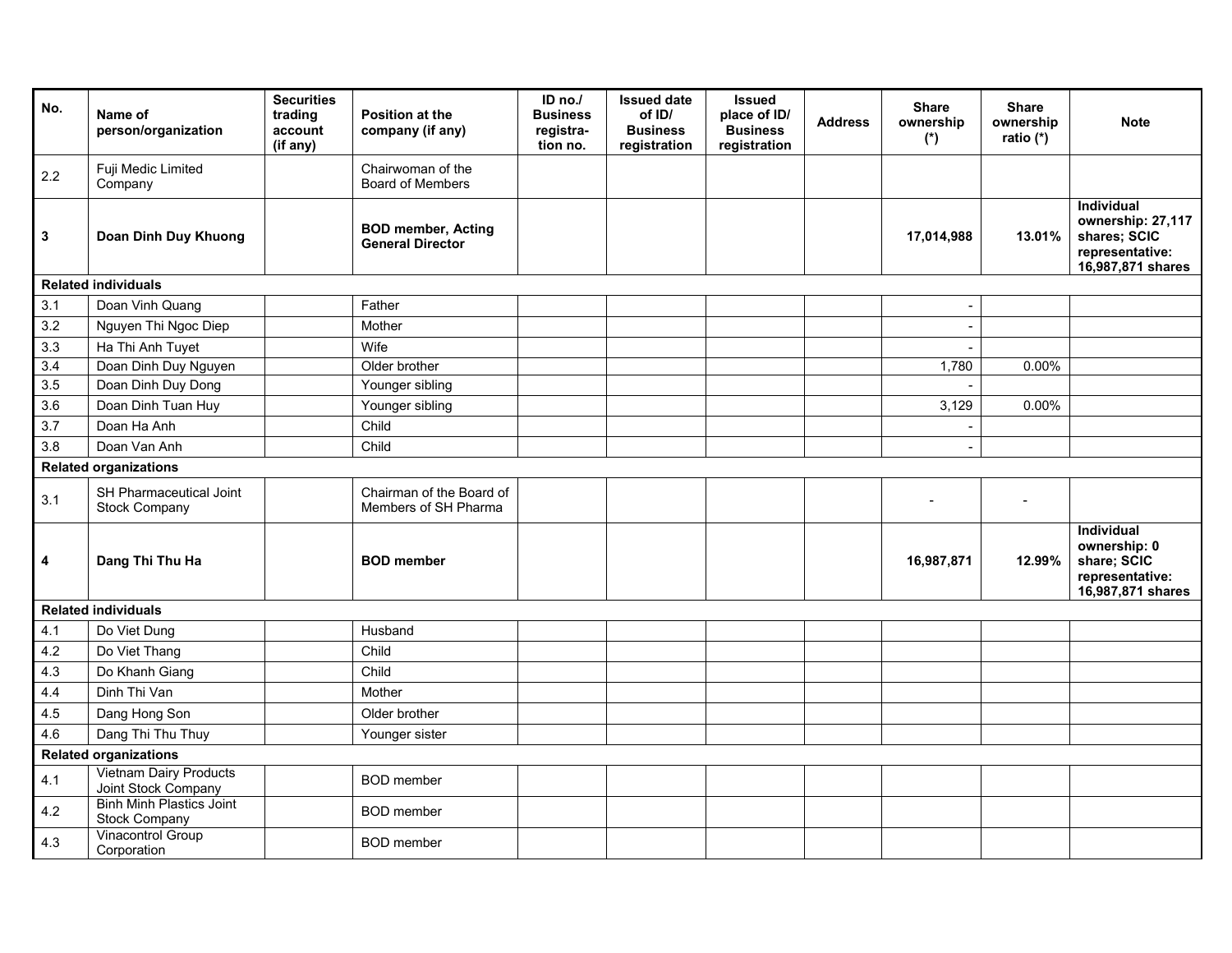| No.                     | Name of<br>person/organization                     | <b>Securities</b><br>trading<br>account<br>(if any) | Position at the<br>company (if any) | $ID$ no./<br><b>Business</b><br>registra-<br>tion no. | <b>Issued date</b><br>of ID/<br><b>Business</b><br>registration | <b>Issued</b><br>place of ID/<br><b>Business</b><br>registration | <b>Address</b> | <b>Share</b><br>ownership<br>$(*)$ | <b>Share</b><br>ownership<br>ratio (*) | <b>Note</b> |
|-------------------------|----------------------------------------------------|-----------------------------------------------------|-------------------------------------|-------------------------------------------------------|-----------------------------------------------------------------|------------------------------------------------------------------|----------------|------------------------------------|----------------------------------------|-------------|
| 4.4                     | Benovas Oncology Joint<br>Stock Company            |                                                     | <b>BOD</b> member                   |                                                       |                                                                 |                                                                  |                |                                    |                                        |             |
| $\overline{\mathbf{5}}$ | <b>Tran Chi Liem</b>                               |                                                     | <b>BOD</b> member                   |                                                       |                                                                 |                                                                  |                | $\pmb{0}$                          |                                        |             |
|                         | <b>Related individuals</b>                         |                                                     |                                     |                                                       |                                                                 |                                                                  |                |                                    |                                        |             |
| 5.1                     | Le Thi Xuan Mai                                    |                                                     | Wife                                |                                                       |                                                                 |                                                                  |                |                                    |                                        |             |
| $5.2\,$                 | Tran Viet Hong                                     |                                                     | Child                               |                                                       |                                                                 |                                                                  |                |                                    |                                        |             |
| 5.3                     | Tran Thi Xuan Lan                                  |                                                     | Child                               |                                                       |                                                                 |                                                                  |                |                                    |                                        |             |
| 5.4                     | Tran Thi Xuan Hoa                                  |                                                     | Child                               |                                                       |                                                                 |                                                                  |                |                                    |                                        |             |
| 5.5                     | Tran Chi Dung                                      |                                                     | Younger sibling                     |                                                       |                                                                 |                                                                  |                |                                    |                                        |             |
| 5.6                     | Tran Thi Viet Trieu                                |                                                     | Younger sibling                     |                                                       |                                                                 |                                                                  |                |                                    |                                        |             |
| 5.7                     | Tran Thi U                                         |                                                     | Younger sibling                     |                                                       |                                                                 |                                                                  |                |                                    |                                        |             |
| $\bf 6$                 | Jun Kuroda                                         |                                                     | <b>BOD</b> member                   |                                                       |                                                                 |                                                                  |                | 0                                  |                                        |             |
|                         | <b>Related individuals</b>                         |                                                     |                                     |                                                       |                                                                 |                                                                  |                |                                    |                                        |             |
| 6.1                     | Akira Kuroda                                       |                                                     | Father                              |                                                       |                                                                 |                                                                  |                |                                    |                                        |             |
| 6.2                     | Akiko Kuroda                                       |                                                     | Wife                                |                                                       |                                                                 |                                                                  |                |                                    |                                        |             |
| 6.3                     | Namiko Kuroda                                      |                                                     | Daughter                            |                                                       |                                                                 |                                                                  |                |                                    |                                        |             |
| 6.4                     | Shin Kuroda                                        |                                                     | Older brother                       |                                                       |                                                                 |                                                                  |                |                                    |                                        |             |
|                         | <b>Related organizations</b>                       |                                                     |                                     |                                                       |                                                                 |                                                                  |                |                                    |                                        |             |
| 6.1                     | Taisho Pharmaceutical<br>Co., Ltd                  |                                                     | Member of Executive<br>Committee    |                                                       |                                                                 |                                                                  |                | 31,956,096                         | 24.44%                                 |             |
| 6.2                     | Taisho Co., Ltd. Shanghai                          |                                                     | Chairman                            |                                                       |                                                                 |                                                                  |                |                                    |                                        |             |
| 6.3                     | Taisho Pharmaceutical<br>California Inc.           |                                                     | <b>General Director</b>             |                                                       |                                                                 |                                                                  |                |                                    |                                        |             |
| 6.4                     | Taisho Pharmaceutical (M)<br>Sdn. Bhd.             |                                                     | Director                            |                                                       |                                                                 |                                                                  |                |                                    |                                        |             |
| 6.5                     | Taisho Pharmaceutical<br>Asia (M) Sdn. Bhd.        |                                                     | Director                            |                                                       |                                                                 |                                                                  |                |                                    |                                        |             |
| 6.6                     | Taisho Pharmaceutical<br>Singapore Private Limited |                                                     | <b>Executive Director</b>           |                                                       |                                                                 |                                                                  |                |                                    |                                        |             |
| 6.7                     | Osotspa Taisho<br>Pharmaceutical Co., Ltd.         |                                                     | <b>Director</b>                     |                                                       |                                                                 |                                                                  |                |                                    |                                        |             |
| 6.8                     | PT. Taisho Pharmaceutical<br>Indonesia Tbk         |                                                     | <b>General Director</b>             |                                                       |                                                                 |                                                                  |                |                                    |                                        |             |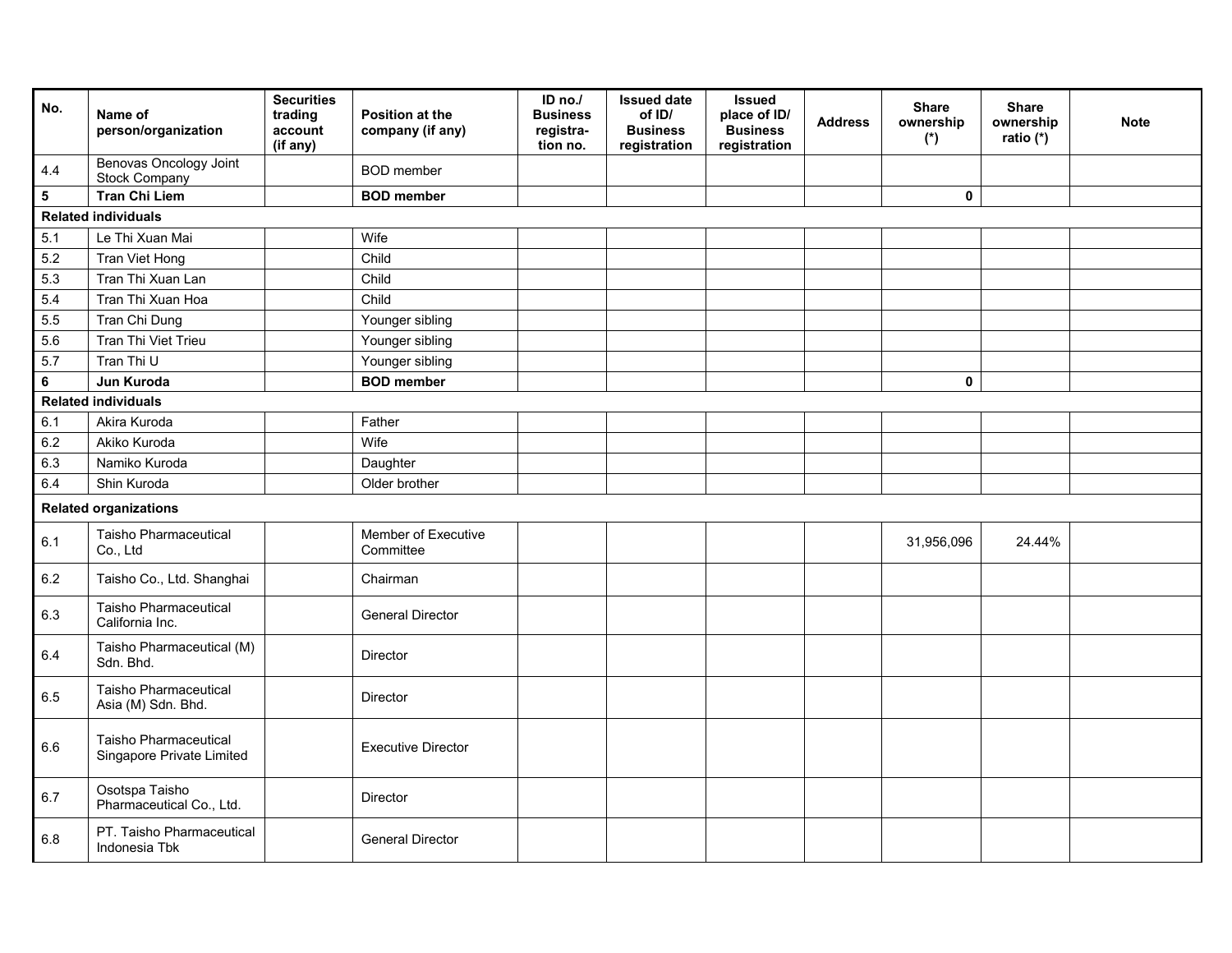| No.              | Name of<br>person/organization                         | <b>Securities</b><br>trading<br>account<br>(if any) | <b>Position at the</b><br>company (if any) | ID no./<br><b>Business</b><br>registra-<br>tion no. | <b>Issued date</b><br>of ID/<br><b>Business</b><br>registration | <b>Issued</b><br>place of ID/<br><b>Business</b><br>registration | <b>Address</b> | <b>Share</b><br>ownership<br>$(*)$ | <b>Share</b><br>ownership<br>ratio (*) | <b>Note</b> |
|------------------|--------------------------------------------------------|-----------------------------------------------------|--------------------------------------------|-----------------------------------------------------|-----------------------------------------------------------------|------------------------------------------------------------------|----------------|------------------------------------|----------------------------------------|-------------|
| 6.9              | Taisho Vietnam Co., Ltd.                               |                                                     | <b>Director</b>                            |                                                     |                                                                 |                                                                  |                |                                    |                                        |             |
| 6.10             | <b>HOE Pharma Holdings</b><br>Sdn. Bhd.                |                                                     | Director                                   |                                                     |                                                                 |                                                                  |                |                                    |                                        |             |
| 6.11             | Compania Internacional de<br>Comercio, S.A.P.I de C.V. |                                                     | <b>General Director</b>                    |                                                     |                                                                 |                                                                  |                |                                    |                                        |             |
| $\overline{7}$   | Le Chanh Dao                                           |                                                     | <b>Deputy General</b><br><b>Director</b>   |                                                     |                                                                 |                                                                  |                | 122,337                            | 0.09%                                  |             |
| 7.1              | Huynh Thi Xinh                                         |                                                     | Mother                                     |                                                     |                                                                 |                                                                  |                | 0                                  |                                        |             |
| 7.2              | Phung Kim Phuong                                       |                                                     | Wife                                       |                                                     |                                                                 |                                                                  |                | 768                                | 0.00%                                  |             |
| 7.3              | Le Duc Thang                                           |                                                     | Older brother                              |                                                     |                                                                 |                                                                  |                | $\pmb{0}$                          |                                        |             |
| 7.4              | Le Van Huu                                             |                                                     | Older brother                              |                                                     |                                                                 |                                                                  |                | $\mathsf 0$                        |                                        |             |
| 7.5              | Le Thi Hien Luong                                      |                                                     | Younger sibling                            |                                                     |                                                                 |                                                                  |                | $\mathsf 0$                        |                                        |             |
| 7.6              | Le Thi Luong Hao                                       |                                                     | Younger sibling                            |                                                     |                                                                 |                                                                  |                | $\pmb{0}$                          |                                        |             |
| 7.7              | Le Kien Quoc                                           |                                                     | Younger sibling                            |                                                     |                                                                 |                                                                  |                | $\pmb{0}$                          |                                        |             |
| 7.8              | Le Khuong Ninh                                         |                                                     | Younger sibling                            |                                                     |                                                                 |                                                                  |                | $\pmb{0}$                          |                                        |             |
| 7.9              | Le Thi My Luong                                        |                                                     | Younger sibling                            |                                                     |                                                                 |                                                                  |                | $\mathsf 0$                        |                                        |             |
| 7.10             | Le Trung Luong                                         |                                                     | Younger sibling                            |                                                     |                                                                 |                                                                  |                | 0                                  |                                        |             |
| 7.11             | Le Phung Phuong Anh                                    |                                                     | Child                                      |                                                     |                                                                 |                                                                  |                | 0                                  |                                        |             |
| 7.12             | Le Phung Duy Anh                                       |                                                     | Child                                      |                                                     |                                                                 |                                                                  |                | 0                                  |                                        |             |
| 8                | <b>Nguyen Ngoc Diep</b>                                |                                                     | <b>Deputy General</b><br><b>Director</b>   |                                                     |                                                                 |                                                                  |                | 7,368                              | 0.01%                                  |             |
| 8.1              | Duong Thi Kim Tuyen                                    |                                                     | Mother                                     |                                                     |                                                                 |                                                                  |                | 0                                  |                                        |             |
| 8.2              | Nguyen Kim Chi                                         |                                                     | Older sister                               |                                                     |                                                                 |                                                                  |                | $\pmb{0}$                          |                                        |             |
| 8.3              | Nguyen Ngoc Buu                                        |                                                     | Younger sibling                            |                                                     |                                                                 |                                                                  |                | $\mathbf 0$                        |                                        |             |
| 8.4              | Nguyen Van Thuan                                       |                                                     | Husband                                    |                                                     |                                                                 |                                                                  |                | 0                                  |                                        |             |
| 8.5              | Nguyen Hoang Khang                                     |                                                     | Child                                      |                                                     |                                                                 |                                                                  |                | 0                                  |                                        |             |
| 8.6              | Nguyen Ngoc Kim Khanh                                  |                                                     | Child                                      |                                                     |                                                                 |                                                                  |                | 0                                  |                                        |             |
| $\boldsymbol{9}$ | Tomoyuki Kawata                                        |                                                     | <b>Deputy General</b><br><b>Director</b>   |                                                     |                                                                 |                                                                  |                | $\blacksquare$                     | $0.00\%$                               |             |
| 9.1              | Yukiko KAWATA                                          |                                                     | Wife                                       |                                                     |                                                                 |                                                                  |                | $\mathbf 0$                        |                                        |             |
| 9.2              | Risa KAWATA                                            |                                                     | Child                                      |                                                     |                                                                 |                                                                  |                | $\mathsf 0$                        |                                        |             |
| 9.3              | Miki KAWATA                                            |                                                     | Child                                      |                                                     |                                                                 |                                                                  |                | 0                                  |                                        |             |
| 9.4              | Yuri KAWATA                                            |                                                     | Child                                      |                                                     |                                                                 |                                                                  |                | 0                                  |                                        |             |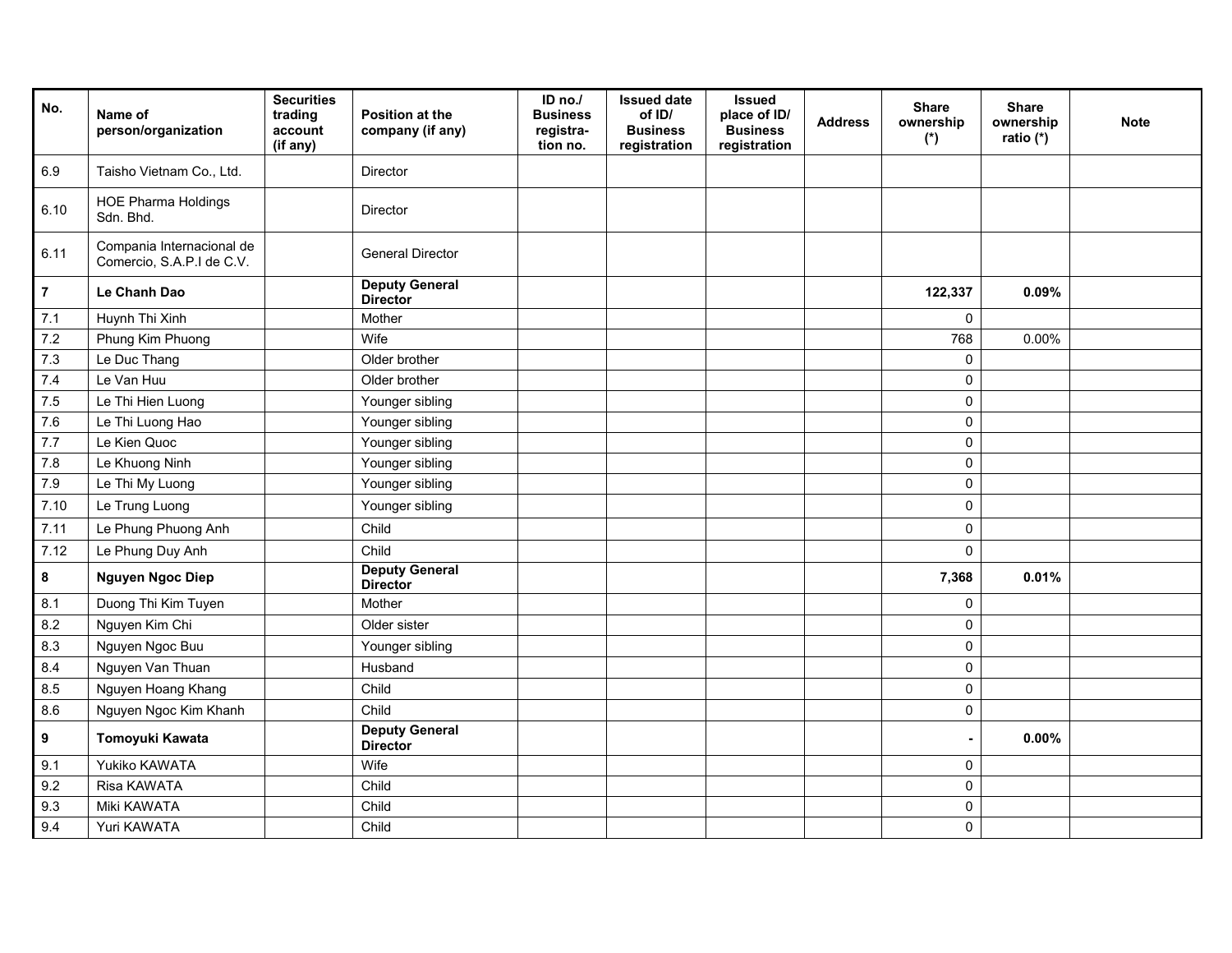| No.  | Name of<br>person/organization                      | <b>Securities</b><br>trading<br>account<br>(if any) | Position at the<br>company (if any) | ID no./<br><b>Business</b><br>registra-<br>tion no. | <b>Issued date</b><br>of ID/<br><b>Business</b><br>registration | <b>Issued</b><br>place of ID/<br><b>Business</b><br>registration | <b>Address</b> | <b>Share</b><br>ownership<br>$(*)$ | <b>Share</b><br>ownership<br>ratio (*) | <b>Note</b> |
|------|-----------------------------------------------------|-----------------------------------------------------|-------------------------------------|-----------------------------------------------------|-----------------------------------------------------------------|------------------------------------------------------------------|----------------|------------------------------------|----------------------------------------|-------------|
| 10   | <b>Tran Quoc Hung</b>                               |                                                     | Head of the<br><b>BOS</b>           |                                                     |                                                                 |                                                                  |                | 18,679                             | 0.01%                                  |             |
| 10.1 | Nguyen Hong Nhung                                   |                                                     | Wife                                |                                                     |                                                                 |                                                                  |                | $\overline{7}$                     | $0.00\%$                               |             |
| 10.2 | Tran Quoc Dung                                      |                                                     | Child                               |                                                     |                                                                 |                                                                  |                |                                    |                                        |             |
| 10.3 | Tran Thi Thuy Dung                                  |                                                     | Child                               |                                                     |                                                                 |                                                                  |                |                                    |                                        |             |
| 10.4 | Pham Thi Cap                                        |                                                     | Mother                              |                                                     |                                                                 |                                                                  |                |                                    |                                        |             |
| 10.5 | Tran Quoc Chau                                      |                                                     | Older brother                       |                                                     |                                                                 |                                                                  |                |                                    |                                        |             |
| 10.6 | Tran Thi Thu Huong                                  |                                                     | Older sister                        |                                                     |                                                                 |                                                                  |                |                                    |                                        |             |
| 10.7 | Tran Quoc Hung                                      |                                                     | Younger sibling                     |                                                     |                                                                 |                                                                  |                |                                    |                                        |             |
| 10.8 | Tran Thi Thu Hanh                                   |                                                     | Younger sibling                     |                                                     |                                                                 |                                                                  |                |                                    |                                        |             |
| 10.9 | Tran Thi Tuyet Hoa                                  |                                                     | Younger sibling                     |                                                     |                                                                 |                                                                  |                |                                    |                                        |             |
| 11   | <b>Nguyen Phuong Thao</b>                           |                                                     | <b>BOS</b> member                   |                                                     |                                                                 |                                                                  |                |                                    |                                        |             |
| 11.1 | Nguyen Ninh Thuc                                    |                                                     | Father                              |                                                     |                                                                 |                                                                  |                |                                    |                                        |             |
| 11.2 | Tran Thu Thuy                                       |                                                     | Mother                              |                                                     |                                                                 |                                                                  |                |                                    |                                        |             |
| 11.3 | Nguyen Quynh Trang                                  |                                                     | Older sister                        |                                                     |                                                                 |                                                                  |                |                                    |                                        |             |
| 11.4 | Phan Hoang Giang                                    |                                                     | Husband                             |                                                     |                                                                 |                                                                  |                |                                    |                                        |             |
| 11.5 | Nguyen Duc Anh                                      |                                                     | Child                               |                                                     |                                                                 |                                                                  |                |                                    |                                        |             |
| 11.6 | Phan Dang Nhat Minh                                 |                                                     | Child                               |                                                     |                                                                 |                                                                  |                |                                    |                                        |             |
| 12   | <b>Lam Dieu Phi</b>                                 |                                                     | <b>Marketing Director</b>           |                                                     |                                                                 |                                                                  |                | 3,924                              | $0.00\%$                               |             |
|      | <b>Related individuals</b>                          |                                                     |                                     |                                                     |                                                                 |                                                                  |                |                                    |                                        |             |
| 12.1 | Lam Van Men                                         |                                                     | Father                              |                                                     |                                                                 |                                                                  |                |                                    | $0.00\%$                               |             |
| 12.2 | To Thuc Khen                                        |                                                     | Mother                              |                                                     |                                                                 |                                                                  |                |                                    | 0.00%                                  |             |
| 12.3 | Le Thi Linh Chi                                     |                                                     | Wife                                |                                                     |                                                                 |                                                                  |                |                                    | $0.00\%$                               |             |
| 12.4 | Lam Phuc Nguyen                                     |                                                     | Son                                 |                                                     |                                                                 |                                                                  |                |                                    | 0.00%                                  |             |
| 12.5 | Lam Khoi Nguyen                                     |                                                     | Son                                 |                                                     |                                                                 |                                                                  |                |                                    | 0.00%                                  |             |
| 12.6 | Lam Ngoc Chi                                        |                                                     | Older sister                        |                                                     |                                                                 |                                                                  |                |                                    | $0.00\%$                               |             |
| 12.7 | Lam Ngoc Huong                                      |                                                     | Older sister                        |                                                     |                                                                 |                                                                  |                |                                    | 0.00%                                  |             |
| 12.8 | Lam Ngoc Nhi                                        |                                                     | Younger sibling                     |                                                     |                                                                 |                                                                  |                |                                    | 0.00%                                  |             |
| 12.9 | Lam Dieu Quoc                                       |                                                     | Younger sibling                     |                                                     |                                                                 |                                                                  |                |                                    | 0.00%                                  |             |
|      | <b>Related organizations</b>                        |                                                     |                                     |                                                     |                                                                 |                                                                  |                |                                    |                                        |             |
| 12.1 | Vinh Hao Algae<br>Processing Joint Stock<br>Company |                                                     | Chairman of the BOD                 |                                                     |                                                                 |                                                                  |                |                                    |                                        |             |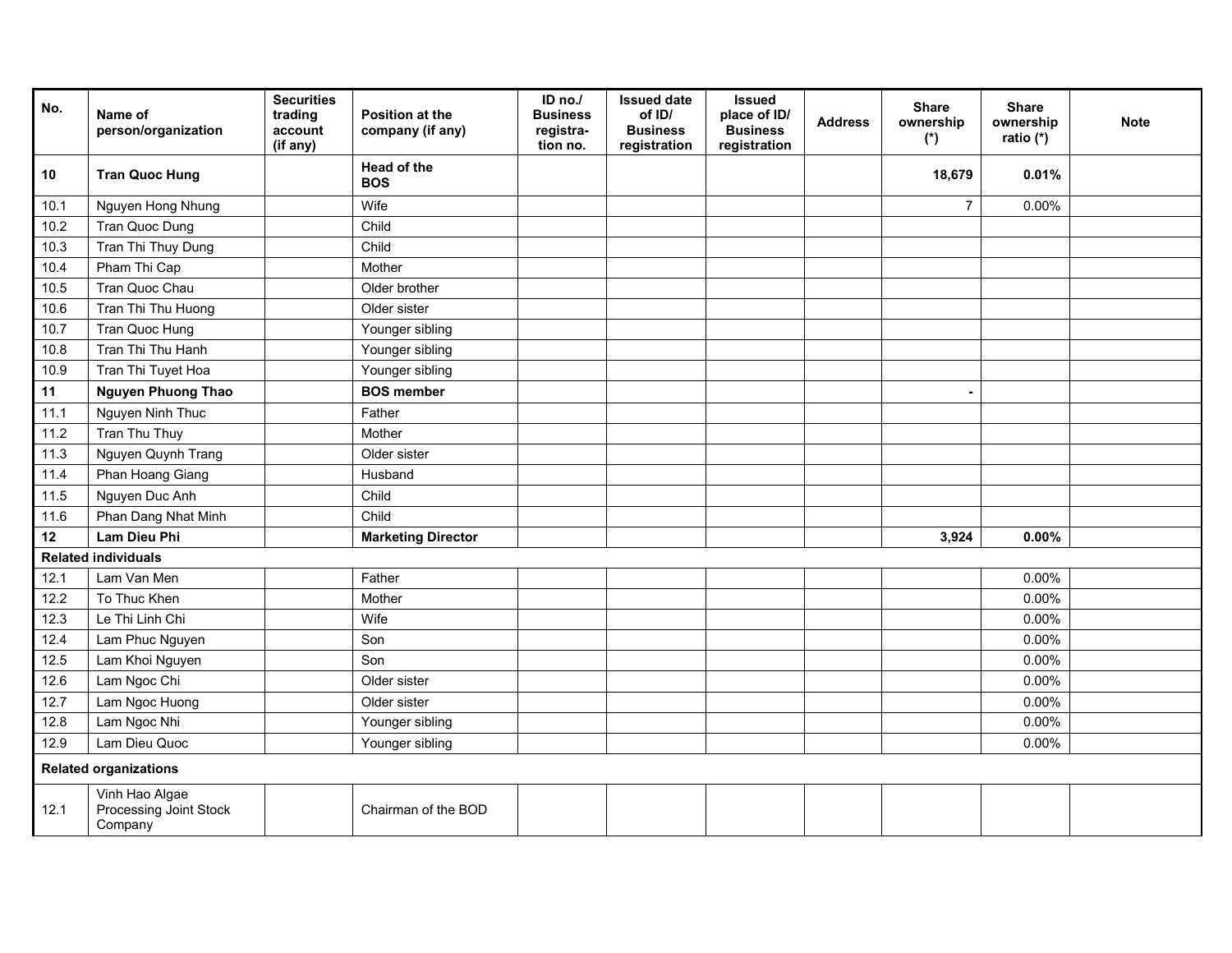| No.   | Name of<br>person/organization | <b>Securities</b><br>trading<br>account<br>(if any) | Position at the<br>company (if any)                                                                                                                           | ID no./<br><b>Business</b><br>registra-<br>tion no. | <b>Issued date</b><br>of ID/<br><b>Business</b><br>registration | <b>Issued</b><br>place of ID/<br><b>Business</b><br>registration | <b>Address</b> | <b>Share</b><br>ownership<br>$(*)$ | <b>Share</b><br>ownership<br>ratio (*) | <b>Note</b> |
|-------|--------------------------------|-----------------------------------------------------|---------------------------------------------------------------------------------------------------------------------------------------------------------------|-----------------------------------------------------|-----------------------------------------------------------------|------------------------------------------------------------------|----------------|------------------------------------|----------------------------------------|-------------|
| 13    | Huynh Thi Kim Tuoi             |                                                     | <b>Distribution Center</b><br><b>Director</b>                                                                                                                 |                                                     |                                                                 |                                                                  |                | 20,878                             | 0.02%                                  |             |
| 13.1  | Nguyen Xuan Huan               |                                                     | Husband                                                                                                                                                       |                                                     |                                                                 |                                                                  |                | 3,552                              | 0.00%                                  |             |
| 13.2  | Nguyen Xuan Huy                |                                                     | Child                                                                                                                                                         |                                                     |                                                                 |                                                                  |                |                                    |                                        |             |
| 13.3  | Nguyen Huynh Nhat<br>Huyen     |                                                     | Child                                                                                                                                                         |                                                     |                                                                 |                                                                  |                |                                    |                                        |             |
| 13.4  | Huynh Thi Cam Hong             |                                                     | Older sister                                                                                                                                                  |                                                     |                                                                 |                                                                  |                |                                    |                                        |             |
| 13.5  | Huynh Thi Cam Thu              |                                                     | Older sister                                                                                                                                                  |                                                     |                                                                 |                                                                  |                |                                    |                                        |             |
| 13.6  | Huynh Hoa Dan                  |                                                     | Older brother                                                                                                                                                 |                                                     |                                                                 |                                                                  |                |                                    |                                        |             |
| 13.7  | Huynh Thi Kim Viet             |                                                     | Older sister                                                                                                                                                  |                                                     |                                                                 |                                                                  |                |                                    |                                        |             |
| 13.8  | Huynh Thi Kim Sang             |                                                     | Older sister                                                                                                                                                  |                                                     |                                                                 |                                                                  |                | 15                                 | 0.00%                                  |             |
| 13.9  | Huynh Thi Kim Thanh            |                                                     | Younger sibling                                                                                                                                               |                                                     |                                                                 |                                                                  |                | 15                                 | $0.00\%$                               |             |
| 13.10 | Huynh Thi Ut                   |                                                     | Younger sibling                                                                                                                                               |                                                     |                                                                 |                                                                  |                |                                    |                                        |             |
| 14    | Le Thi Hong Nhung              |                                                     | <b>Finance Director -</b><br><b>BOD's Secretary -</b><br>Authorized person to<br>disclose information -<br>The person in charge<br>of Corporate<br>Governance |                                                     |                                                                 |                                                                  |                | 6                                  | 0.00%                                  |             |
| 14.1  | Le Anh Tuan                    |                                                     | Father                                                                                                                                                        |                                                     |                                                                 |                                                                  |                |                                    | 0.00%                                  |             |
| 14.2  | Tran Thi Theu                  |                                                     | Mother                                                                                                                                                        |                                                     |                                                                 |                                                                  |                |                                    | 0.00%                                  |             |
| 14.3  | Le Hoang Nam                   |                                                     | Husband                                                                                                                                                       |                                                     |                                                                 |                                                                  |                | 123                                | $0.00\%$                               |             |
| 14.4  | Le Thi Hong Gam                |                                                     | Older sister                                                                                                                                                  |                                                     |                                                                 |                                                                  |                |                                    | 0.00%                                  |             |
| 14.5  | Le Thi Hong Voc                |                                                     | Older sister                                                                                                                                                  |                                                     |                                                                 |                                                                  |                |                                    | 0.00%                                  |             |
| 14.6  | Le Thi Thanh Bac               |                                                     | Older sister                                                                                                                                                  |                                                     |                                                                 |                                                                  |                |                                    | 0.00%                                  |             |
| 14.7  | Le Thu Hien                    |                                                     | Younger sister                                                                                                                                                |                                                     |                                                                 |                                                                  |                |                                    | 0.00%                                  |             |
| 14.8  | Le Nguyen Hung                 |                                                     | Child                                                                                                                                                         |                                                     |                                                                 |                                                                  |                |                                    | 0.00%                                  |             |
| 14.9  | Le Nhat Vuong                  |                                                     | Child                                                                                                                                                         |                                                     |                                                                 |                                                                  |                |                                    | 0.00%                                  |             |
| 15    | <b>Ho Buu Huan</b>             |                                                     | <b>Chief</b><br><b>Accountant</b>                                                                                                                             |                                                     |                                                                 |                                                                  |                | 9                                  | $0.00\%$                               |             |
| 15.1  | Ho Cong Nghe                   |                                                     | Father                                                                                                                                                        |                                                     |                                                                 |                                                                  |                |                                    |                                        |             |
| 15.2  | Nguyen Thi Nghiep              |                                                     | Mother                                                                                                                                                        |                                                     |                                                                 |                                                                  |                |                                    |                                        |             |
| 15.3  | Le Thi Kim Lai                 |                                                     | Wife                                                                                                                                                          |                                                     |                                                                 |                                                                  |                |                                    |                                        |             |
| 15.4  | Ho Le Kha Han                  |                                                     | Child                                                                                                                                                         |                                                     |                                                                 |                                                                  |                |                                    |                                        |             |
| 15.5  | Ho Le Khoi Nguyen              |                                                     | Child                                                                                                                                                         |                                                     |                                                                 |                                                                  |                |                                    |                                        |             |